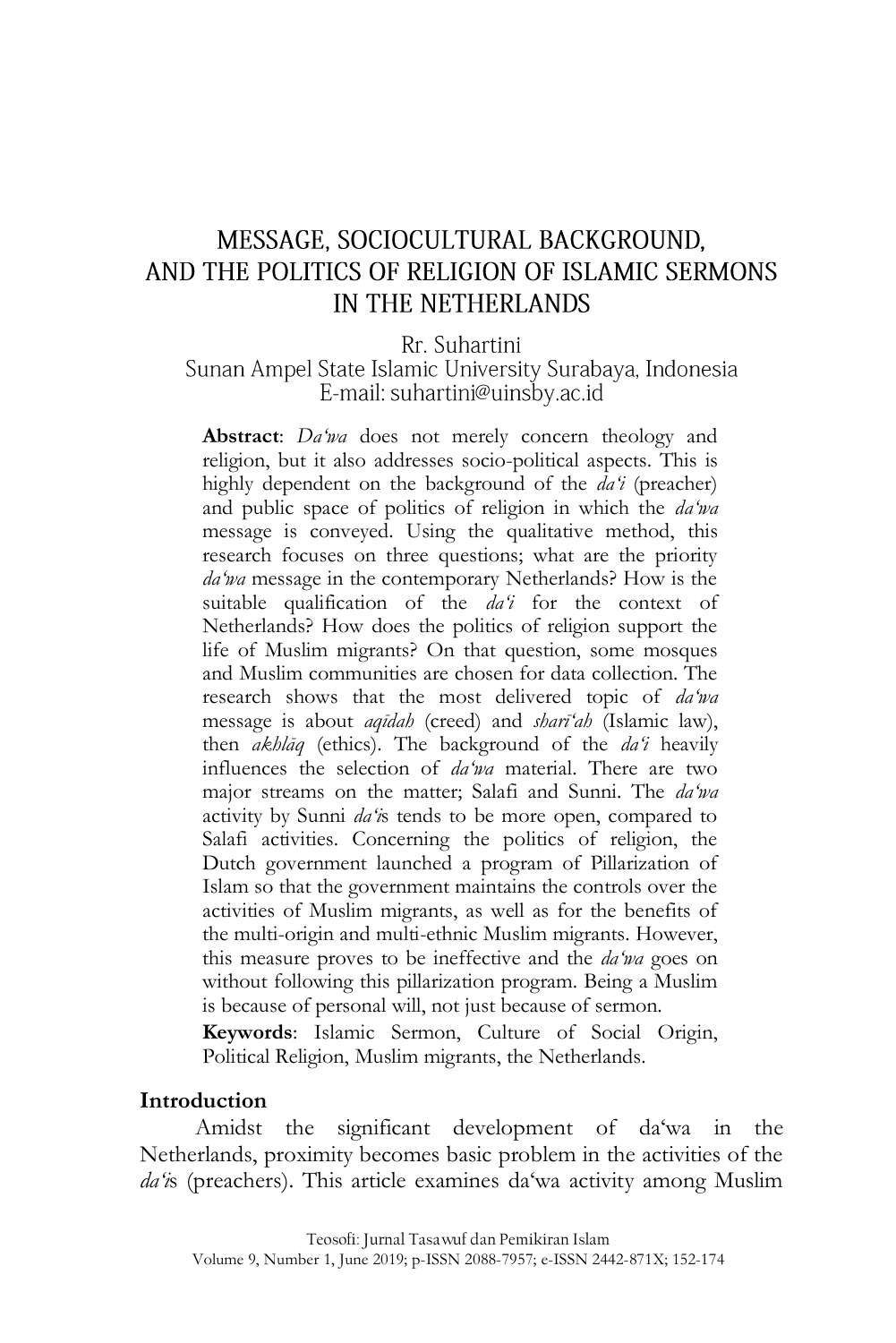minority in the Netherlands by considering the religious background of *da'i* or imam, as well as political context in the Netherlands especially concerning religious policy in public space. Religious messages delivered in the Netherlands are usually conveyed in the vernacular language of the *da'i* or imam. The *da'i*s of imams are usually trained in their countries of origin. Therefore this fact is thought to influence material and selection of the delivery of religious message. The religious message usually delivered concerns ethic and conducted with less emphasis on social issues. This last part is due to the policy of the Dutch government on the expression of religion in public space, with the issue of cultural integration into European culture and community as the major issue faced by Muslim migrants in Europe.

Although the Netherlands is often seen as the most secular country in Europe, religion and faith-based organizations have long been embedded in the culture and structure of society.<sup>1</sup> Many different religions and beliefs entered by immigrants developed into this country. Moreover, Islam comes to the Netherlands brought by migrant workers, especially from Turkey and Morocco, as well as the return of the Indonesian-origin Surinam people to the Netherlands.<sup>2</sup>

According to FORUM (Institute for Multicultural Affairs), in 2010, almost 60-70% of Islamic religious *ummah* of Moroccans and Turks claimed to feel at home in the Netherlands.<sup>3</sup> Migrant workers generally have a low level of education. Their number is about 1,5 million or 5.8% of Dutch population. They often appear in the media for about 63% concerning negative behavior, which also means bad image for Muslims. Elsewhere in Europe, Islam is often considered as alien culture which disturbs the life of English normal life.<sup>4</sup> Islam is news in Europe for three reasons, religion, education, and fundamentalism.<sup>5</sup> If it is viewed from the context of da'wa, which is a

<sup>1</sup> Justin Beaumont, "Candice Dias, Faith-Based Organisations and Urban Social Justice in The Netherlands", *The Royal Dutch Geographical Society*, *KNAG*, Vol. 99, No. 4 (2007), 382-392.

<sup>2</sup> Semiha Sözeri, Hülya Kosar Altinyelken, Monique Volman, "Training Imams in the Netherlands: The Failure of a Post-secular Endeavour," *British Journal of Religious Education* (June 2018).

<sup>3</sup> FORUM, *The Position of Muslim in the Netherlands* (Utrecht: Postbus, 2010), 28.

<sup>4</sup> John Richardson, *Representing Islam: The Racism and Rethoric of British Broadsheet Newspaper* (Amsterdam: John Benjamins Publishing Company, 2004).

<sup>5</sup> Elisabeth Poole, *Reporting Islam: The Media and Representation of Muslim in Britain* (London: I.B. Tauris, 2002).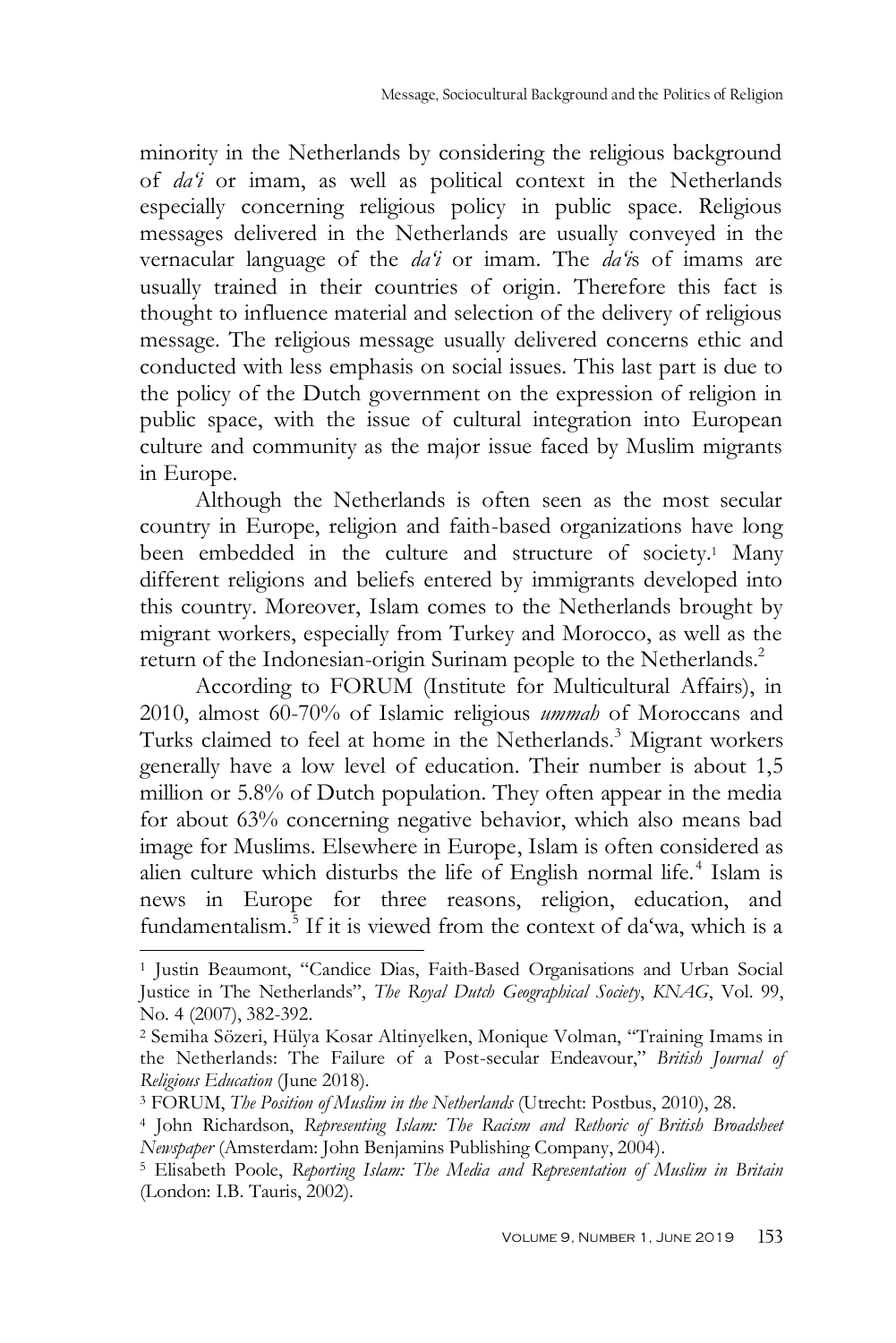coordinated effort to strengthen Islamic belief among Muslims and in practice is unconvinced by association movement or available institution, then this is a disadvantageous situation as well as a challenge for Islam (Muslims).<sup>6</sup>

From the theoretical perspective of sociological explanation, this article focuses on the examination of da"wa message as described in da"wa syllabi in mosques and Muslim community and relates them with the culture of social origin of the da'wah actors. The mosque was chosen as the focus of this study because of the essential place of the Muslim public presence in the Netherlands, particularly the center of Islamic sermon in the Netherlands.<sup>7</sup> Further, this article will examine priority scale of da"wa role in relation to politics of religious space in the Netherlands.

This article begins with a discussion on the da"wa material in the Netherlands. Later, it will dwell with the description of da'wa material in mosques in the Netherlands. I will also study the relation between material or topic selection of da"wa and the cultural background of the *da'i*s. Finally, it will discuss the relationship between the Dutch policy on religion in public space with the selection of da'wa topics.

### **Islamic Sermon**

-

In addition to *Jum'ah* (congregational) sermon, Muslim preachers also deliver their lectures in scheduled religious lessons in mosques after hours (after maghrib and isha prayers). Materials of the lessons usually are current affairs, such as commemoration of the prophet"s birth (*mawlid*), Rajab celebration, Ramadan month, commemoration the revelation of the Quran (*nuzūl al-Qur'ān*), and so forth. Alternatively, some current debatable issues are also discussed, such as veiling (*hijab*). Those materials are discussed in the light of three elements of Islamic teaching, creed (*aqīdah*), Islamic law (*sharī'ah*), and ethic (*akhlāq*). The three elements are often related to

<sup>6</sup> Johan Meuleman, "Da"wa", Competition for Authority, and Development, *Journal Bijdragen Tot De Taal-*, *Land- En Volkenkunde*, Vol. 167, No. 2/3 (2011), 236-269.

<sup>7</sup> Oskar Verkaaik and Pooyan Tamimi Arab, "Managing Mosques in the Netherlands Constitutional versus Culturalist Secularism", *Journal of Muslims in Europe*, Vol. 5 (2016), 251-268.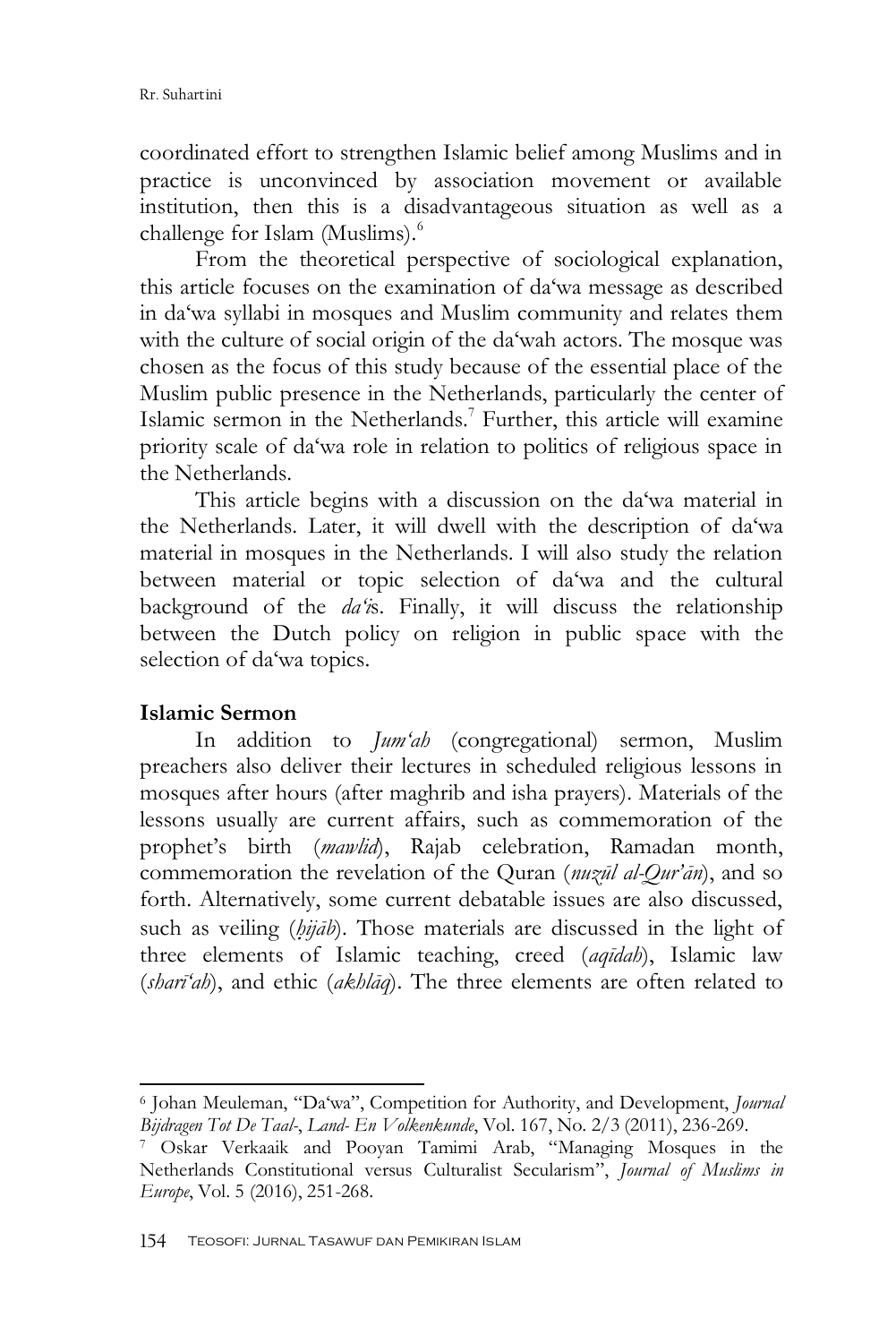important concepts in Islam. Iman is related to *'aqīdah*, Islam is related to *sharī'ah*, and *ih*}*sān* is related to *akhlāq*. 8

The first and most fundamental theme, *aqīdah*, consists of the commitment of Muslims to obey beyond any doubt towards the will of God. This covers six basic covenants; the belief that there is no god but Allah, (2) belief in the existence of supernatural beings such as the angel"s God, (3) belief in the messengers of God, (4) belief in the holy books that were revealed to the messengers, (5) belief in the hereafter, including accountability of deeds with rewards (heaven) and punishment (hell), (6) belief that there is definite rule of God which govern this life. This conviction is stated in the Quran, namely Chapter 2, verses 2-4 and 177.

*Second* theme, *Sharī'ah* covers religious regulation as revealed in the Quran and exemplified by the Prophet. The coverage of *Sharī'ah* includes rituals (*ibādah*) and human interaction (*mu'āmalah*) as it is usually categorized by Muslim jurists. Ibadah includes five daily prayers, Ramadan fasting, zakat alms, and hajj pilgrimage. Whereas *mu'āmalah* includes property exchanges (buying, selling, leasing, and labor), marriage, inheritance, social contract (such as public consultation), and so on.

The *third* theme is *akhlāq* (ethic and morality). It drives Muslims to do their best without any supervision because they believe that God is all-knowing and watching. Morality in its usage in the Quran can be defined as an act or a deed that evolves into habit. Therefore, a man may develop *al-akhlāq al-karīmah* (good attitude) or *al-akhlāq almadhmūmah* (bad behavior). Meanwhile, Ahmad Amin defines morality as a repeated act that it was easily done without any further thought. Concerning relationship with others, morality can be defined as an attitude and behavior that totally respect others' existence.

In the case of da"wa in the Netherlands, especially by referring to some mosques and religious lessons of the Dutch Muslim community, the materials of da"wa are far from uniform. The materials send by mosques to their congregations are in the form of sermons, lectures, and individual consultations. Written materials are spread regularly through books and internet website. Generally, da"wah materials of mosques and Muslim community in the Netherlands cover three elements of Islamic teachings; *aqīdah*, *sharī'ah*,

<sup>8</sup> Moh. Ali Aziz, *Ilmu Dakwah* (Jakarta: Pranada Media, 2016); Wahyu Ilaihi, *Komunikasi Dakwah* (Bandung: Rosdakarya, 2010).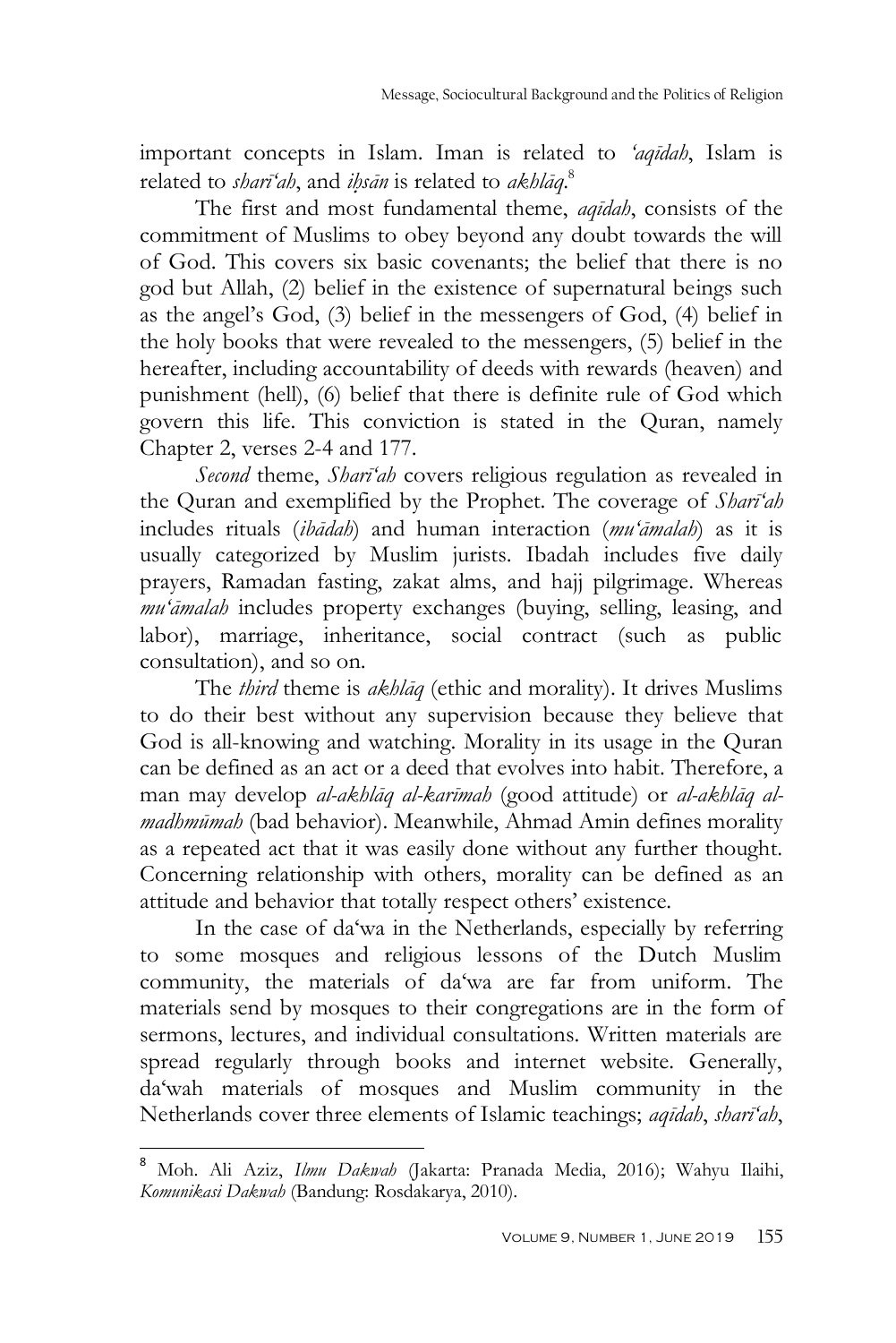and *akhlāq*. They originate from 17 mosques and Muslim communities in three cities, namely Leiden, Amsterdam, and Rotterdam.

The most materials that are sent to Muslim community in the Netherlands are a matter *aqīdah* and *sharī'ah*. Of the two topics, *sharī'ah* theme is used regularly as reading material or written ones in every meeting or da"wa function. In addition, although *aqīdah* theme is often discussed, its discussion is less intensive. The least discussed theme is *akhlāq*, which is quite normal, because this theme is crisscrossing with the *mu'āmalah* sub-theme of *sharī'ah*. Still, the authentic category of moral tolerance and religion in the context of contemporary Sufism is discussed albeit sparingly.

Reading material on *aqīdah* found in al-Ikhlas Indonesia mosque dominates the shelves of the mosque. In a religious event celebrating the Islamic new year in Muharram month, the mosques in collaboration with PPME (Persatuan Pelajar Muslim Se-Eropa; all European Muslim students association) invited religious scholars of Nahdlatul Ulama, Dr. Ir. Wahfiuddin to deliver a lecture. He chose to speak about belief, the existence of *rūh*} (spirit), and life after death. In addition, he also explained the difference between "passing away" and "death" in spiritual journey to *Barzah*} (transition) realm based on the interpretation of the Quran chapter al-An"ām verse 60. Furthermore, preachers attending the event advised the audience how to prepare life after death and performed prayers for the deceased with supplication. Visit the graveyard was also part of the lecture to defend from the opposite opinion held by the Salafis, who denies the value of prayers for the deceased.

In addition, concerning the writing for da"wa purposes, *aqīdah* material can be accessed through periodic booklet distributer in mosques or through short posting in official website of the mosques. A booklet that attracts wide interest of the congregation in Mimar Sinan Camii Mosque is a booklet entitled Islam written by Dr. Fahri Demir published by Hollanda Diyanet Vakfi Yayinlarui, a Turkish foundation. This booklet discusses *aqīdah* theme intensively.<sup>9</sup>

As a system of belief and the way of thinking for Muslims about God, *aqīdah* is an important theme so that it is frequently delivered by preachers. It is mainly because of worry among preachers and Muslim leaders that there would be misunderstanding about and

<sup>&</sup>lt;sup>9</sup> An interview with Imam Hasanath on October 4<sup>th</sup>, 2015, at Roterdam.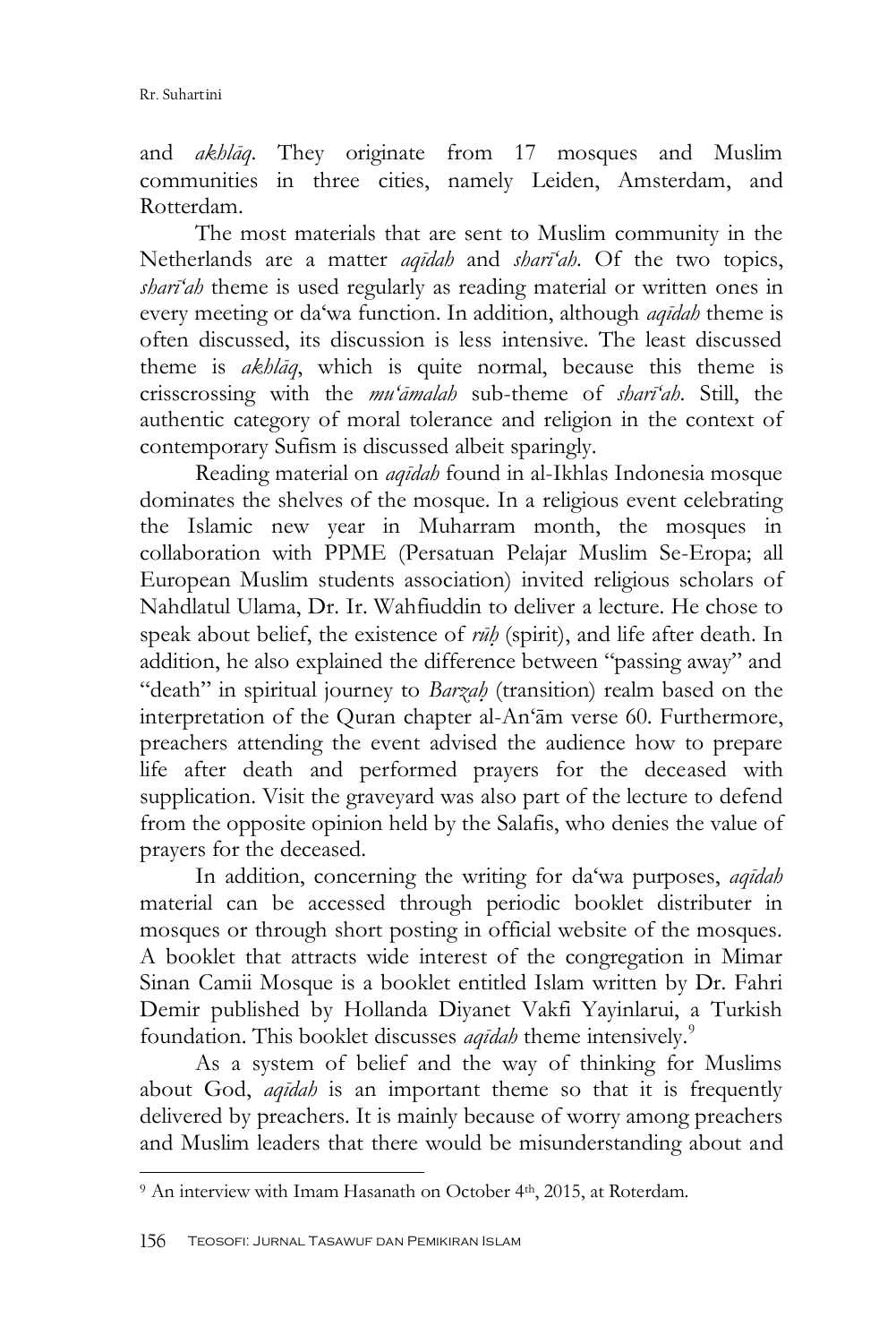erosion of basic conviction of Muslims in the Netherlands. As a result, da"wa materials on *aqīdah* are sent to Muslim communities. For instance, in the al-Sunnah mosque of The Hague, which is affiliated to the Salafi community, there is regular recitation of *aqīdah* theme by discussing a book entitled *Usūl al-Sunnah* written by Ahmad b. Hanbal. The religious study is conducted after maghrib prayers. According to its congregation, the fundamentals of the Sunnah should be emulated as identical as those practiced by the companions of the prophet. Thus, Muslims should avoid any innovations, since it is considered unorthodox. This book describes every category of Sunnah, which Muslims should believe and practice. Anyone who ignored one of these Sunnah will not be considered as the Ahl al-Sunnah (people of Sunnah).

Here, Sunnah includes: the belief in good and bad destiny; the Quran as the verbatim words of God, not creature, eye witnessing God in the hereafter as narrated from the authentic hadith of the Prophet Muhammad; belief in the scale of deeds in the hereafter; belief in the torture after death (*'adhāb al-qubr*), the uninterrupted obligation of jihad until the hereafter; thus, jihad should not be abandoned.

Meanwhile, Imam Malik mosque in Leiden conducts regular *aqīdah* classes for the youth. This includes a program named Youth Education under guidance of Sheikh Said el Mokadmi delivered in Dutch language. Unlike other free of charge programs, participants of this class must pay sum of money. Similarly, the Euromoslim mosque in Amsterdam conducts weekly lesson attended by Indonesian-origin Muslims. There is no fee for attending the classes, though. The *aqīdah* theme discussed in the classes includes: (1) *Tawhīd al-Asmā*<sup>'</sup>, the oneness of God in His characteristics and names; (2) *Tawhid al-Rubūbīyah*, the oneness of God in His Majesty. He creates, sustains, governs, provides, and controls His creatures; and (3) *Tawhid al-Ulūhīyah*, oneness in worshipping God. It means that all creatures, including human beings, angel worship only God Almighty.

Da"wa materials on *aqīdah* are discussed comprehensively in lectures or written in official website of the mosque. In this aspect, the ulama and preachers are very proactive in spreading da'wa materials on *aqīdah*. Nevertheless, *aqīdah* theme is also requested by Dutch people who are not Muslims, not initiative of the mosque management. Almost all mosques in the Netherlands are regularly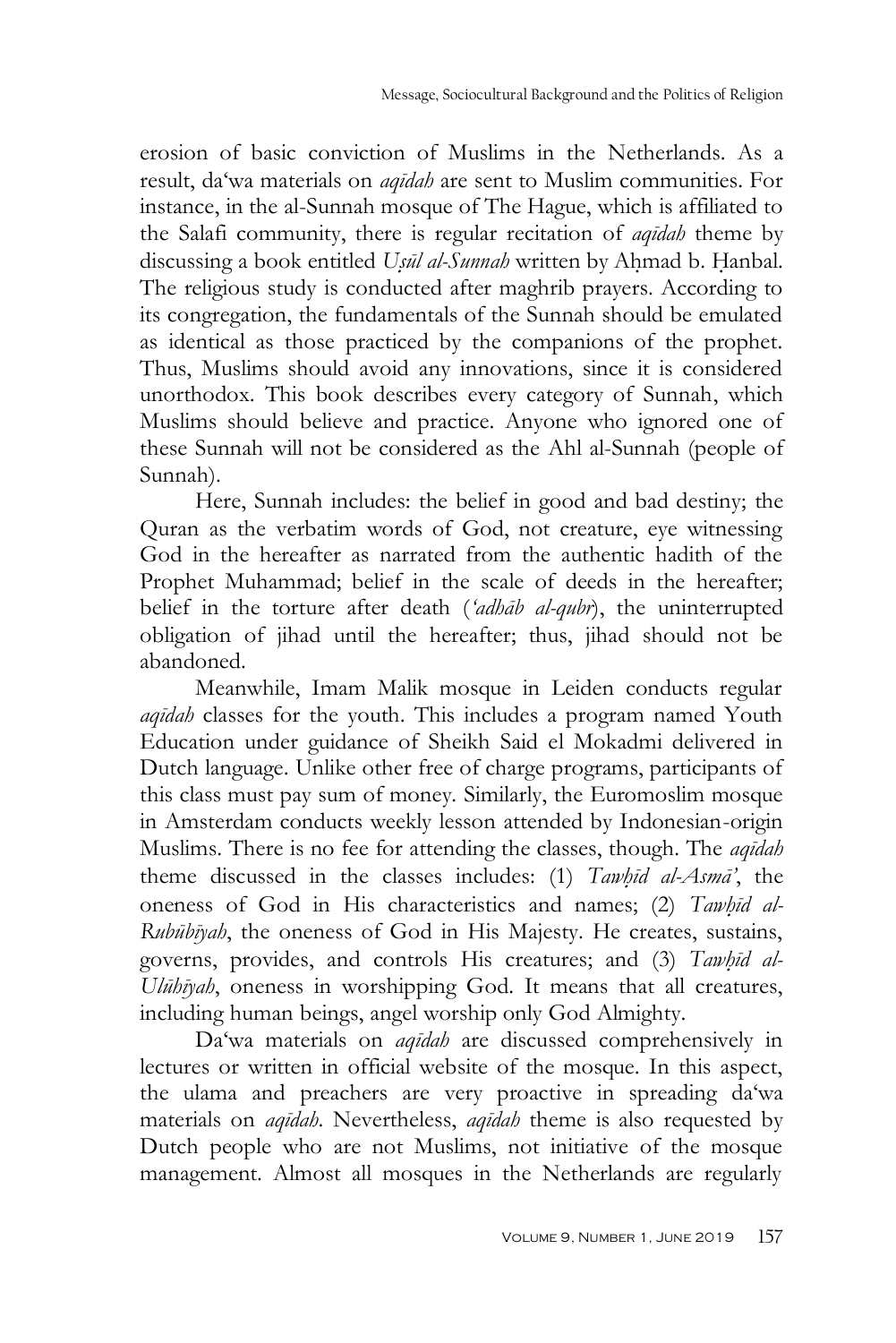visited by non-Muslims who want to know more about Islam from the insider perspective. Too, some newly converts usually need an intensive and individual discussion about *aqīdah* with several Muslim scholars in mosques.

For instance, in Suleymaniye mosque in Tilburg, two to three Dutch people converted to Islam every month. As told by Suleyman Balkaya from management of the mosque, the conversion is a result of regular discussion between Muslims who run the mosque with the Dutch who visit the mosque. He says: "They visit the mosque because they are interested to know more about Islam, some of whom also come to consult their private and family issues. From then, they eventually converted to Islam".<sup>10</sup>

Conversion to Islam happens to other mosques across the Netherlands, namely al-Ikhlas mosque, which its congregation is Indonesian Muslims. The interest of the Dutch to Islam is due to Indonesian Muslim tradition that emphasizes social interaction, which is barely existent in Dutch culture. In addition, al-Ikhlas mosque shows its traditional character of Nahdlatul Ulama with its strong sense of togetherness among the congregation. In Ramadan month of 2015, when the fasting was very long (starting from 3 AM to 10 PM), numerous religious activities were conducted as demanded by the congregation, such as workshop for Muslim youths, reciting the supplication for the prophet (*s*}*alawāt*), discussing contemporary Islamic jurisprudence (*bah*}*th al-masāil*), congregational prayers, recitation of the Quran, students presentation (namely the competition of recitation of the Quran), religious lectures, and breaking the fasting event. The harmony and cordiality shown by the congregation of al-Ikhlas mosque made the Dutch interested in this version of Indonesian Islam. The practice of mosque da'wa in Indonesia is inseparable from cultural aspect. This is the main feature of Indonesian style of da"wa.

## **Culture of Social Origin**

Some mosque which is affiliated to certain concepts must adjust their *aqīdah* doctrine based on the sects of Islam. Sunnī group of Indonesians, Moroccans, and Turkish belong to Ash"arī theology, while other sects like Shiites, Ahmadis, Salafis, and Qoranis have their

<sup>-</sup><sup>10</sup> An interview with Suleyman Balkayan on October 10<sup>th</sup>, 2015 at Tilburg Mosque.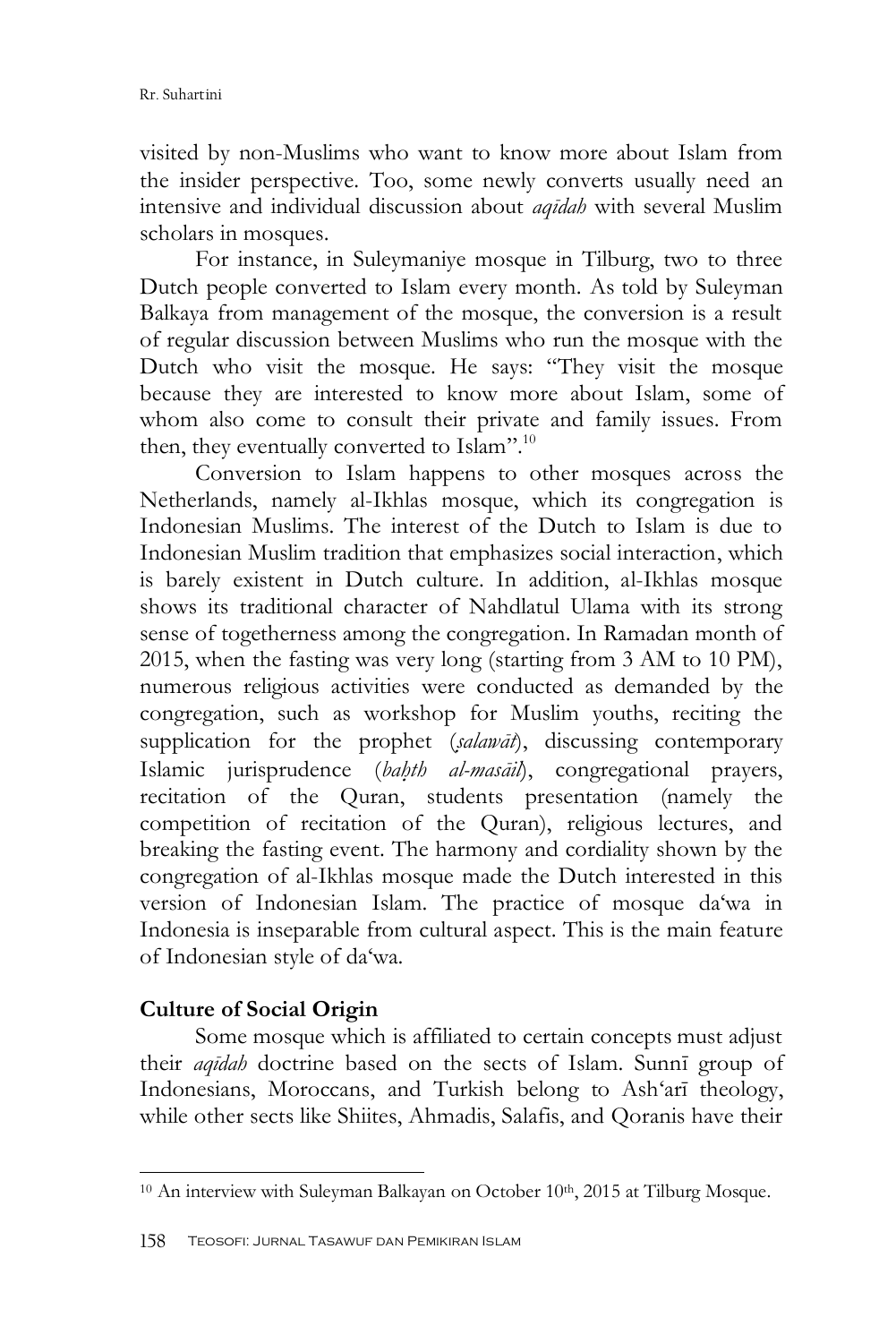own set of theology.<sup>11</sup> Moreover, the type of Muslim"s Netherlands so far meanly been active in mosques and the same of public sphere of religion.<sup>12</sup>

For instance, al-Ikhlas mosque in Amsterdam, which is dominated by Indonesians, conducted religious lectures about Aqidah on the sub-theme of Iman and Islam in end of time. The lecture covered topics of belief in death and how to deal with it and what after it, by performing dedicated supplication for the deceased (Tahlil, recitation of Yasin chapter of the Quran, *istighāthah*, and so on). The selection of topics followed the agenda of Islamic calendar, in which Muslims would organize themselves to face the end of time. The management of al-Ikhlas mosque invited religious leaders and scholars from Indonesia to deliver lectures about the relevance of the Hijrah with the spirit of change in every Muslim group. In so doing, various issues were explained, including the importance of understanding of Islamic calendar in relation to death, which everyone would certainly experience. It also dealt with life after death, and preparation for this after death.<sup>13</sup>

Likewise, Ulu mosque in Utrecht region flocks its internet website regularly with themes of *Tawhīd*, *Imān*, and *Islām*. The advice is that Muslims should believe in God, the Prophet, the Quran, divine destiny, angels, and end of time. In addition, it states that every Muslim must experience phases of Islamic *syahādah* (testimony), *s*}*alat* prayers, *'amal* (good deed, usually associated with charity), and hajj pilgrimage (for those who can afford). All internet posts in Turkish mosques, which are Sunnite and its teaching, which is spread through their website, are so very basic that it is convenient to understand, even by beginners' standards.

On the other hand, mosques run by Salafi groups tend to emphasize on purification of Muslim belief and accuse all tradition and belief that was never taught or practiced by prophet as unorthodox. In the *aqīdah* aspect, Salafi group seems to be quite "harsh" in responding to religious practices in other mosques that do not share Salafi opinions. The influence of this group increasingly

<sup>11</sup> Maykel Verkuyten and Ali Aslan Yildiz, "Muslim Immigrants and Religious Group Feelings: Self-identification and Attitudes among Sunni and Alevi Turkish-Dutch", *Ethnic and Racial Studies*, Vol. 32, No. 7 (2009), 1121-1142.

<sup>12</sup> Jan Rath, *Against the Current: The Establishment of Islam in the Netherlands* (Canada: Canadian Diversite, 2005), 4.

<sup>&</sup>lt;sup>13</sup> An observation at *al-Ikhlas* mosque, Amsterdam on October 9st 2015.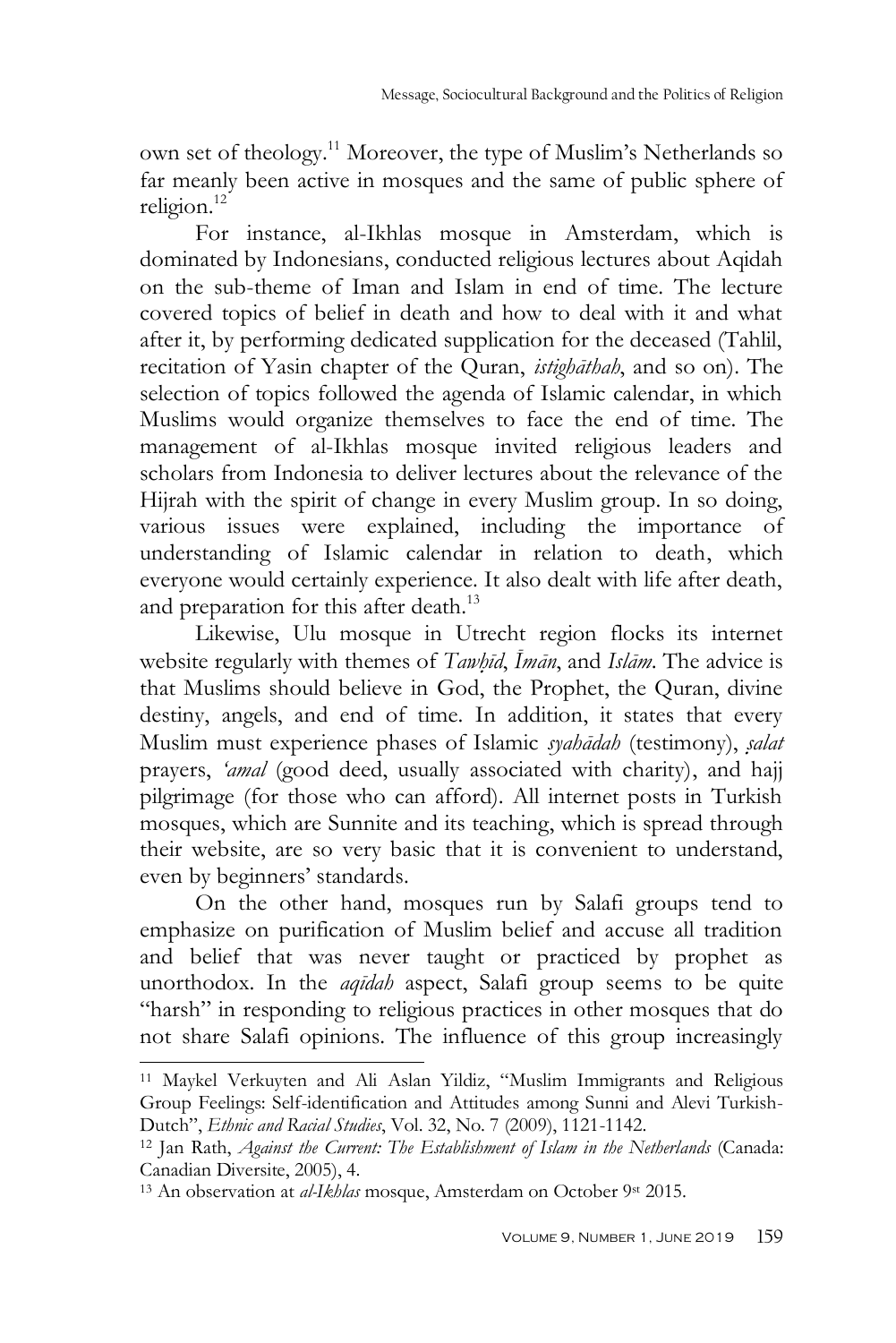significant because more mosques adopted Salafi ideology, like Saada mosque in Amsterdam. After attending Jum"ah congregational prayers, a new convert named Thoar Varenkamp shared his thought as follows:

…but seeing Saada Mosque in Amsterdam Amstelveen, I think it has been influenced by Salafi. The sermon spoke about commitment. Ashura celebration was discussed intensively. I assumed that it (Shiite) was another religious sect, but no need to be rude. For me, it is not interesting. If it was accused of being *bid'ah* (innovation), it was not part of *aqīdah*. It (accusation) is not nice. The words (of the preacher) were very offensive."<sup>14</sup>

Similarly, El-Tauhid mosque in Amsterdam moves towards that Salafi direction. At the beginning of the Jum"ah congregational sermon on the  $23<sup>th</sup>$  of October 2015, the argument behind the prohibition of *bid'ah* was emphasized. The preacher began his reading by proposing arguments for abandoning *bid'ah*. The main issue of the sermon was encouragement for abandoning immoral behavior, such as lying, envy, adultery, hoax, and so on. The preacher related the prohibition of *bid'ah* to a hadith which was transmitted by Muslim ibn Hajjaj in his hadith collection number 867, in which the Prophet says: "truly, the best word is the Holy book and the best guide is the guide of Muhammad. The worst case is *bid'ah*. All *bid'ah* in religion is bad, and all *bid'ah* is astray. The preacher further combined this hadith with another hadith transmitted by al-Nasa<sup>7</sup>i in his hadīth collection number 1578 in which the Prophet says: "The place for digression is hell." Such hadiths are frequently used by Salafi preachers with offensive words in their sermon.

The topic of *fiqh 'ibādah* (ritual) discussed in mosques includes the virtue of prayers in congregation (*salah al-jamā'ah*) as it was delivered in Imam Mālik mosque in Leiden; the importance of ritual prayer or litany (*dhikr*) after five daily prayers which become main staple of all mosques for the purpose of remembering the hereafter and following the example of the Prophet Muhammad. It also practiced in Amsterdam Taibah Djama mosque. A similar practice that emphasizes daily ritual prayer is also found in Saada mosque in Amsterdam.

Another regular ritual theme is the guide to ritual prayer after five obligatory daily prayers. Almost all mosques, either those

<sup>&</sup>lt;sup>14</sup> An interview with Thoar Varenkamp on October 16<sup>th</sup>, 2015 at Amsterdam.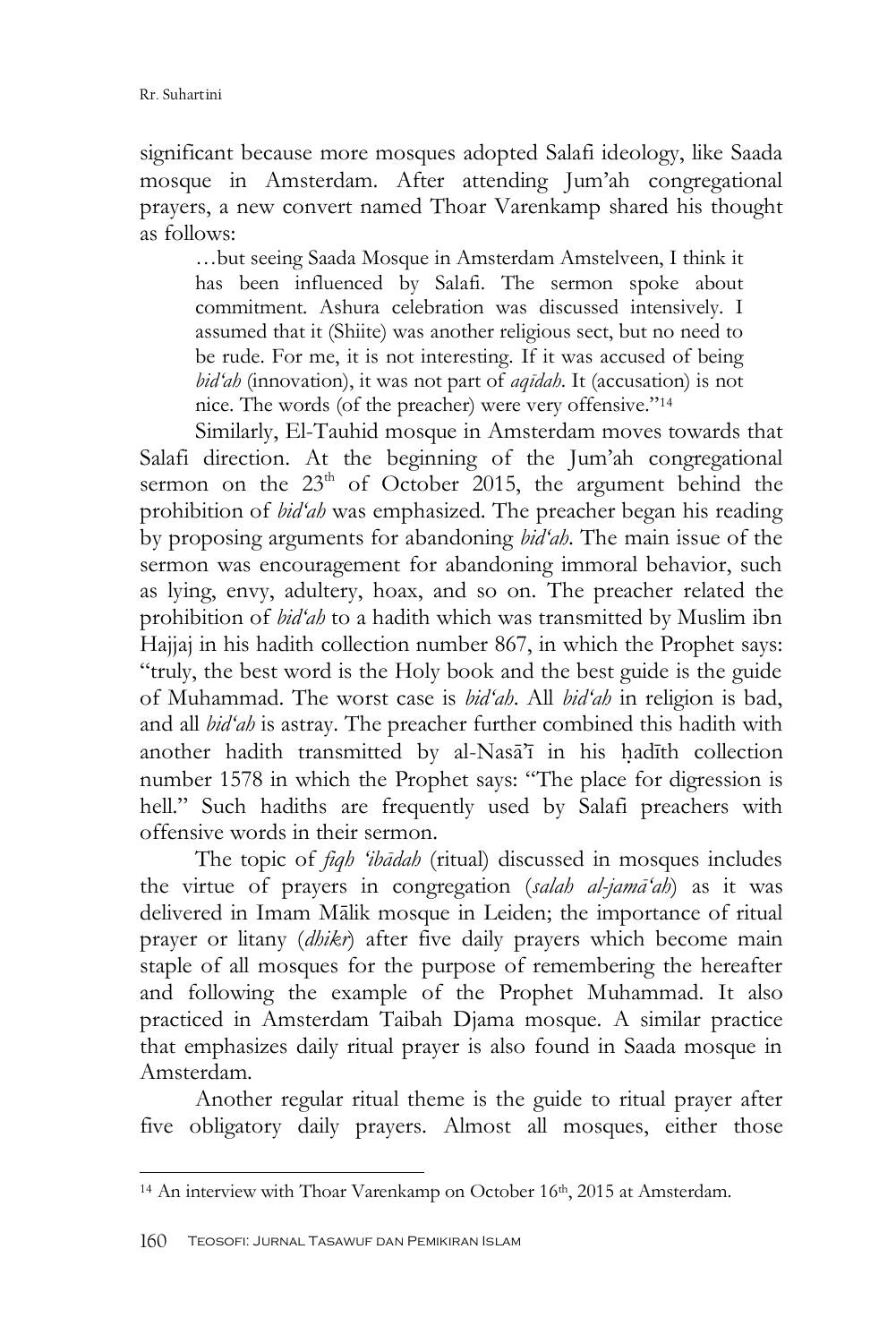dominated by Moroccans, Turkish, or Indonesians, provide free of charge leaflets containing ritual prayer for their congregations. In fact, El-Tahweed mosque in Amsterdam El-Fath mosque in Maastricht put a big paper board in the wall containing the words of ritual prayers which are usually chanted after five daily prayers, whereas El-Fath mosque in Maastricht put the ritual prayers in its main prayer room so that the congregation may read it directly. The *dhikr* usually consists of *Istighfār*, *Tahlīl*, *Tah*}*mīd*, *Takbīr*, *Ayat al-Kursī,* and short chapters of the Quran, namely al-Ikhlāṣ, al-'Alaq, and al-Nās.<sup>15</sup>

In addition, the theme of ritual about *du'a* (supplication) is equipped with its practical aspect. Some mosques add materials about detailed procedure of ritual prayers, which start from activities before salat prayers up to small move and reading in the *du'a*. The website of al-Salam in Rotterdam also allocate time slot for discussing cleanness before salat prayers. The encouragement for doing *istiyāk* (teeth cleaning using a twig) is also uploaded in the readers" column on the website.

Mosques in the Netherlands regularly provide reading materials concerning procedure of the reading in the salat prayers and its movement. The first "real" mosque (with minarets) was built in the town of Almelo in 1975.<sup>16</sup> Since *du'a* is considered important in Islam, the topic of *du'a* seems important so that it is delivered quite frequently. Some materials for *du'a* are found in Mescidi-Aksa Camii (The Hague), di Mimar Sinan (Leiden), and Fatih Camii (Amsterdam).<sup>17</sup>

Further about the format of da'wah and religious writings on the procedure of salat prayers can be viewed from the website of Euromoslim mosque. It puts emphasis on the correct way of performing salat prayers. The mosque that is based in Indonesia is considered to have inclination to Salafi people because its *du'a* guidance is from the hadith, "*Du'a* with the example of the Prophet"s characteristics." Likewise, Euromoslim mosque and al-Sunnah mosque in The Hague have similar patterns in providing regular

<sup>&</sup>lt;sup>15</sup> An observation at El-Fath Moskee on October 21<sup>st</sup> 2015; an observation at El-Tawheed Moskee on October 23rd, 2015.

<sup>16</sup> Thijl Sunier, "Moslims in Nederland, Nederlandse Moslims: Sociale Integratie in de Sfeer van Religie" in G. Engbersen and R. Gabriëls (eds.), *Sferen Van Integratie. Naar Een Gedifferentieerd Allochtonenbeleid* (Amsterdam: Boom, 1995). <sup>17</sup> Ibid*.*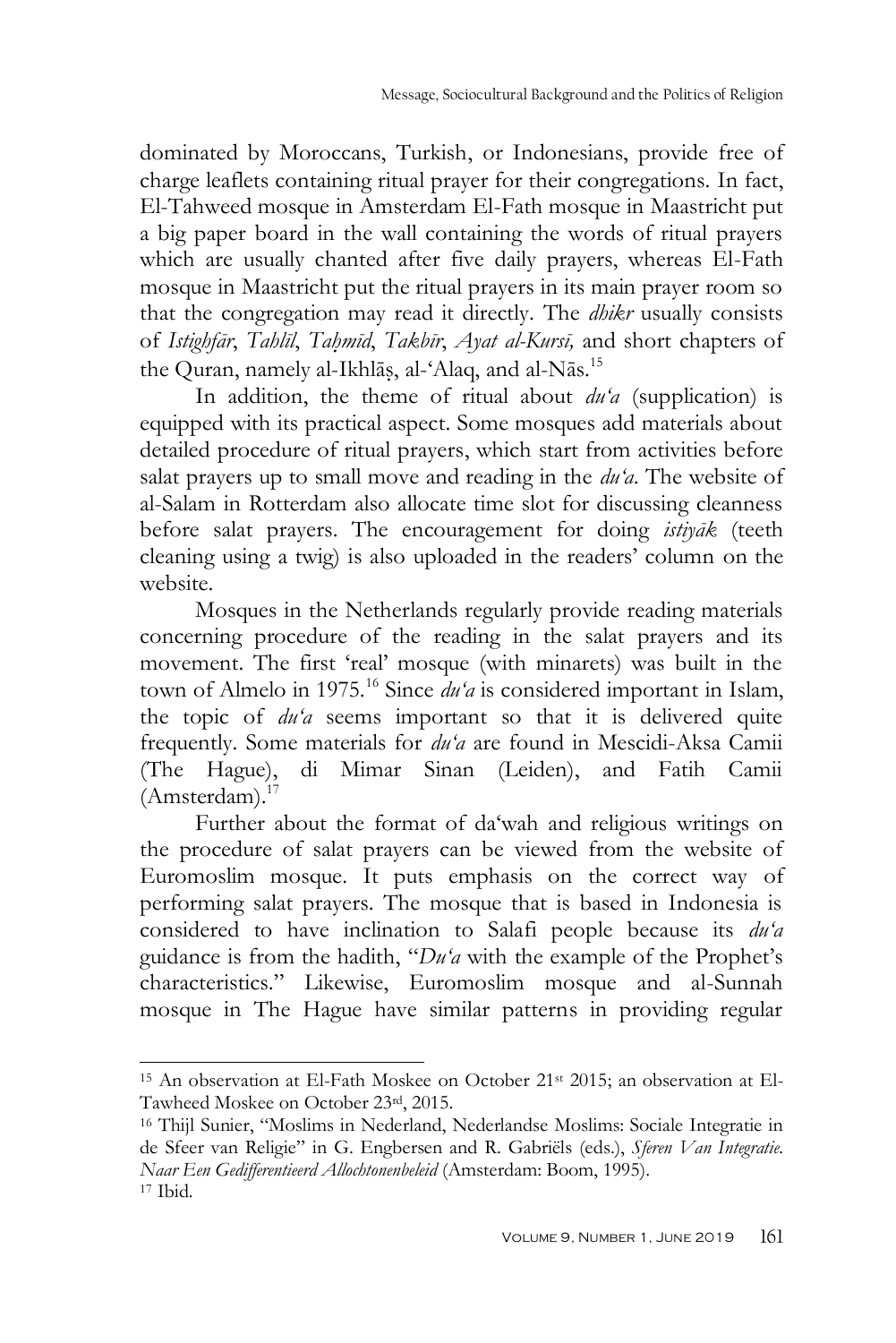lessons concerning procedure of salat prayers that exemplified the practice of the prophet Muhammad.

Aside from Djame Taibah mosque, the official website of al-Salam mosque provides sermon material about the virtue of reciting the Quran by explaining that the Quran is God's decision, source of knowledge, and guidance for true life. Therefore, the purpose of the sermon is to let Muslims reciting the Quran to remain close to God.

However, essentially the theme of ritual is not only about *du'a*, but also about the recitation of the Quran. The topics are sometimes about ritual in all spectrum; the confession of the faith, salat prayers, zakat alms, fasting, and hajj pilgrimage to Mecca. These are addressed in the sermon of al-Salam mosque in Rotterdam.

The statements of *da'i* (preachers) sometimes become dominant factors of consideration for those who want to convert to Islam. Although it might be discussed in a bigger forum, the topics concerning rituals are discussed in individual discussion or consultation between preacher and potential converts. Among the five pillars of Islam, salat prayers are the most discussed topic. Certainly, it is normal because preachers sometimes have their own choice of topic based on certain circumstances. In addition, salat prayers are always a trending topic because of its utmost importance and its daily occurrence, unlike the rest. Nonetheless, preachers choose topic of sermon also by considering the need of the congregation when they need information about their rituals.

Therefore, the consideration to choose the topic of sermon depends on a certain period of the rituals. For instance, when nearing the Month of Ramadan, the topic of sermon mostly about fasting. A similar statement also applies to zakat alms and hajj pilgrimage, which become a major topic during the zakat period and hajj season. Concerning hajj pilgrimage, Indonesian-origin Muslims expressed their inconvenience when they are grouped with pilgrims from different countries because of some technical issues. However, the waiting list for Indonesian pilgrims gets longer because of limited quota of the Netherlands. About this issue, Budi Santoso, a caretaker of al-Ikhlas mosque tells his story:

"We are planning to open travel agency that is dealing with hajj pilgrimage here (The Netherlands) because of promising market. There are many Indonesians who stay in this country. My experience when I made my pilgrimage with the pilgrims from Morocco was not a memorable one. They often quarreled for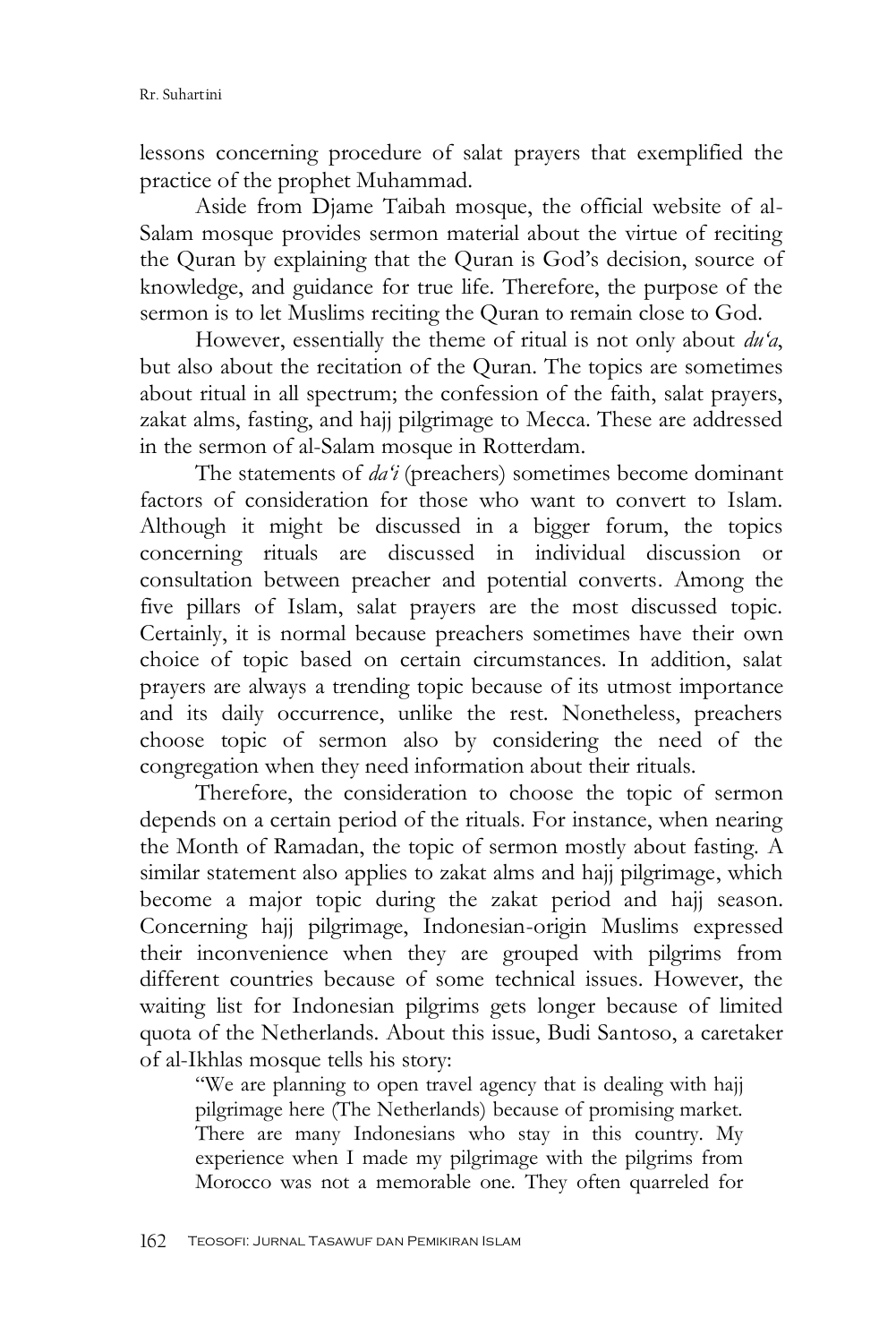trivial issues, such as quarrel about the words of *du'a*, ritual prayers, procedure of ablution, and so forth. Many Moroccans are Salafis. During hajj pilgrimage, the Moroccans consider trivial things as big deal. They urge others who have different opinions (concerning rituals in hajj) to form own group. If we have different opinions, we are requested to form small groups during hajj pilgrimage. Therefore, we, Indonesian people, want to establish own event organizers that will lead our brothers and sisters to hajj pilgrimage instead of becoming burden of other groups. I, (during last hajj season) stayed in the nearest hotel to the al-Haram mosque. My hotel door just across the tawaf area of the Haram mosque. Generally, the cost of hajj pilgrimage from the Netherlands is about 5000 Euros, with a five-star hotel along with the same building with a big group. With the location of hotel in Mecca, the pilgrims were not only Moroccans but also other nationalities from the Netherlands. Other convenient aspects (of having own group) concerning the waiting period. In the Netherlands, when Muslims wish to perform hajj pilgrimage, they do not have to wait for years. They can perform hajj pilgrimage in the same year they register, unlike in Indonesia".<sup>18</sup>

Concerning the cost of building a mosque, there is a unique phenomenon about zakat alms among Indonesian Muslim community. They allocate special funds for building a mosque from zakat alms. PPME referred to the opinion of a contemporary mufti Shaikh Yusuf al-Qardawi which states that mosque buildings in the Europe are categorized as *fī sabīl Allah* (lit. "in the cause of God," which is usually related to jihad). Therefore, mosques can be funded by zakat alms. In addition, the experience of al-Ikhlas mosque in 2015 indicated that the fund from zakat alms was sufficient to fund mosque improvement. After a preacher encouraging the congregation to donate charity for the mosque, money poured into the mosque. The money was used to buy property and construct a building for cultural purposes as well as daily activities of the mosque. The cost of improvement was  $\epsilon$  495.000. Before that, for its da'wa routine, the mosque rented a room in a school owned and run by Moroccans.

As previously mentioned, the theme of zakat alms in al-Ikhlas mosque coincides with the lecture on fasting, especially in Ramadan month. Whenever the Ramadan month comes, the theme of fasting dominates the lectures. Some mosques distribute leaflets containing

<sup>18</sup> The interview result with Mr. Budi Santoso as senior official of Al Ikhlas mosque Amsterdam 18 October 2015.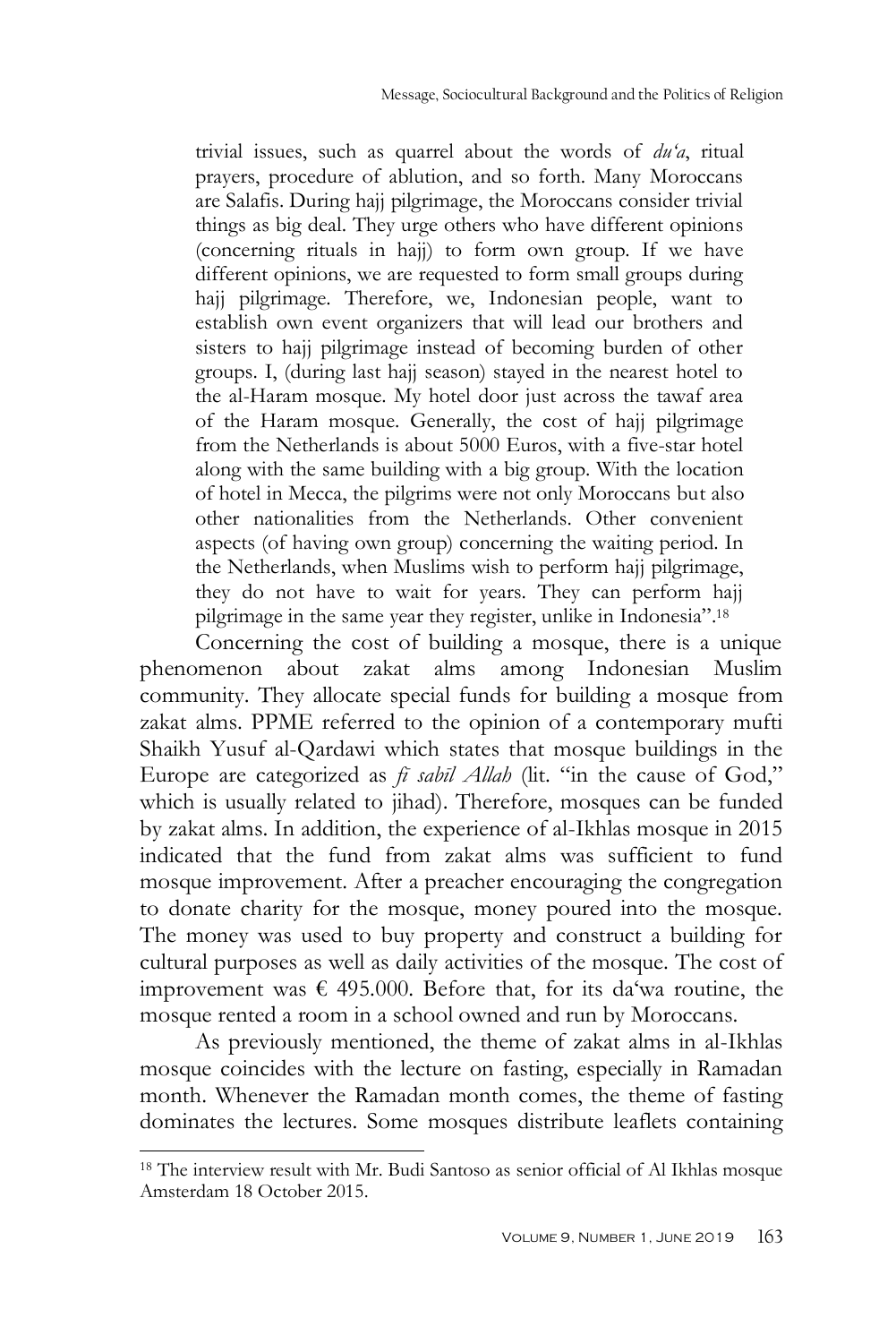fasting schedule (schedule for starting and breaking the fasting), tips of fasting for people with diabetes, and stories about the benefit of fasting. When Ramadan Month comes during summer, the fasting period will be much longer (about 14 hours). The eating period is only 5 hours or so. Concerning this, a student from Indonesia told a story:

"In Ramadan Month in the Netherlands and Europe, salat payers time is an interesting topic worthy of telling. For sure, the Turkish community has a different schedule of fasting from the Moroccans. Some Muslims start their fasting much later and, therefore, shorter time for fasting during summers. However, when the Ramadan Month coincides with January (winter season), the fasting starts at 6.40 AM and ends at 4.58 PM. Thus, fasting period is only about 10 hours. During Summers, fasting period is much longer, up to 17 hours. More unusual is that the time for *Ishā'* (evening) prayers start after midnight (00.11 AM). Therefore, Muslims in the Netherlands do not sleep anymore after salat *tarāwīh*} (Ramadan devotional prayers) until salat *subh*} (dawn) prayers, which usually starts two hours after the finish of salat tarawih prayers. Some Muslims go for vacation out of Europe to avoid lengthy fasting period in the Netherlands".<sup>19</sup>

Similar to zakat alms and Ramadan fasting, hajj pilgrimage is another important topic among Muslims in the Netherlands, especially because Dutch government does not manage the hajj pilgrimage. As a result, some mosques and Muslim communities compete with each other to provide hajj pilgrimage plan. In addition to materials on hajj rituals, they also arrange functions and make arrangements for hajj pilgrimage groups to Mecca. Moroccan and Turkish Muslims are clever in seizing this business opportunity.

The cost of hajj in 2015 was reasonably profitable from a business perspective. For instance, the Diwan travel agent in Tilburg charged  $\epsilon$  4150, with the accommodation of a room in Mecca for four people) or  $\epsilon$  5000 (with the accommodation of a room in Mecca for four people) for pilgrim that departed from the Netherlands directly flew to Saudi Arabia. Truly, with such cost, facilities enjoyed by Indonesian Muslims are better than their Indonesian counterparts departing from Indonesia. In addition, Diwan Travel Agent also offered a more expensive hajj package. Its facilities included the four-

<sup>19</sup> Alif Magazine, "Menikmati Perbedaan: Shalat Jumat di Belanda (1)", 22 January 2015/accessed on October 23rd 2015 from http://alifmagz.com/?p=29842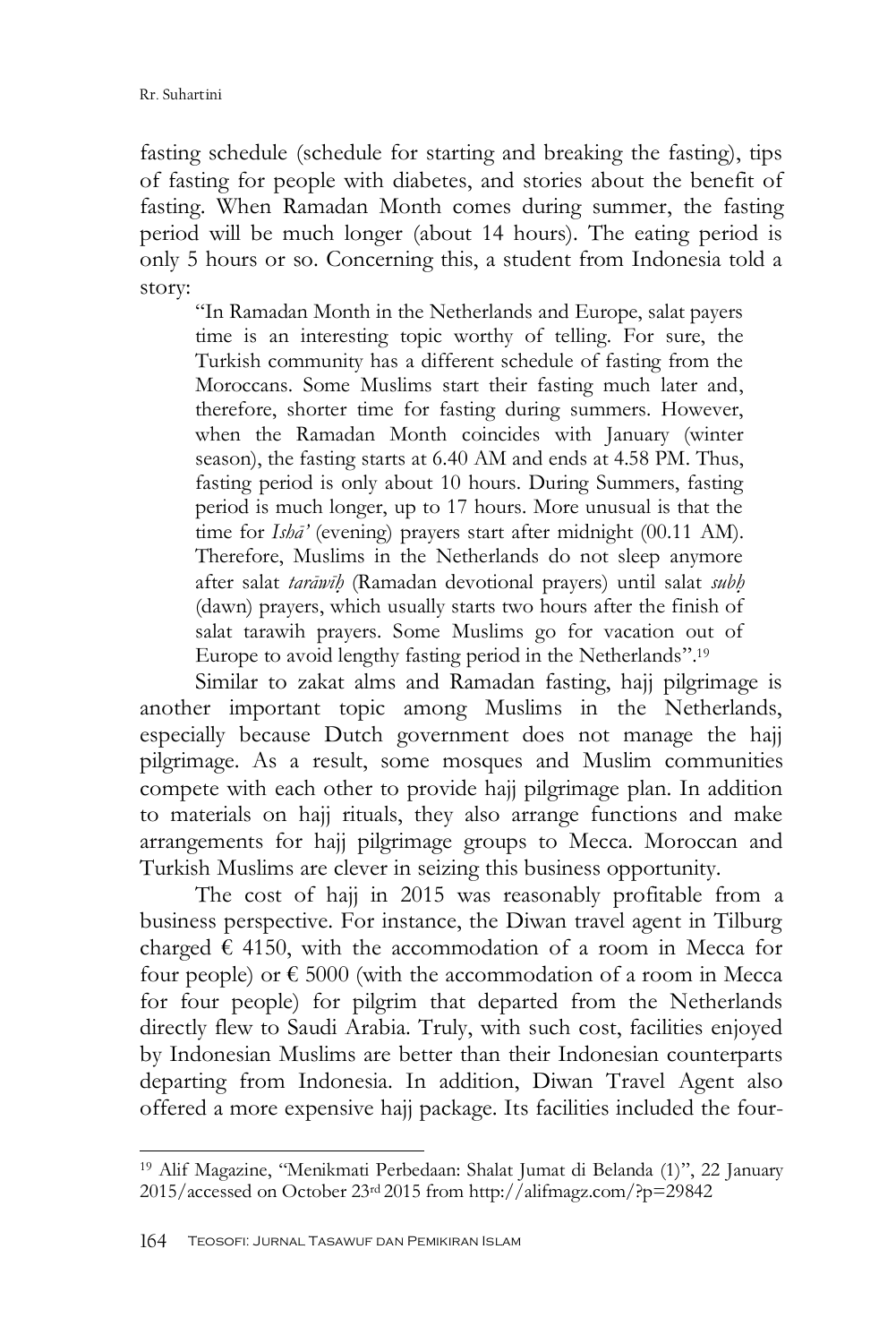star hotel in Medina and the five-star hotel in Mecca. Considering that there are only a few hajj travel agents in the Netherlands, it is still a promising market, especially for Muslim migrant workers from Turkey and Morocco.

In addition to topics on five pillars of Islam, another renowned and reactive theme is the slaughter of cattle flock during *'id al-adha* period. This can be reflected from the lecture material in al-Hikmah mosque of The Hague, especially after the salat prayer of '*īd al-adhā*. Likewise, the Ashura, an event to commemorate the death of Husayn b. "Alī b. Abī T{ālib, the grandson of the Prophet, also is commemorated in some mosques.<sup>20</sup> Namely in Djame Taibah mosque in Amsterdam. Those themes are a combination of fiqh (Islamic jurisprudence) and cultural tradition, usually adopted by certain communities. Some mosques in the Netherlands customize their *jum'ah* sermon materials with various traditional beliefs to strengthen Muslim community, their rituals and social relations. Following the improvement of knowledge pertaining to renowned themes, material for ritual lectures has been delivered to improve people"s comprehension of details of rituals. In the end, preachers usually recommend Muslims to prioritize religious lives over temporal affairs.

One of the strategies used by mosques, as it is adopted by Djame Taibah mosque in (Amsterdam), is by telling excerpts of biography of the Prophet's companion, 'Umar b. al-Khattāb. Preacher in that mosque elaborated on the excellence of 'Umar b. al-Khattāb, who lived humbly because he prioritized what came after death. In addition, the preacher listed what is considered good and bad, the Do"s and Don"ts from Islamic perspective.

Rightly so, since rituals are part of Islamic jurisprudence, it is apparent that Islamic jurisprudence becomes a major theme of lecture in the Netherlands" mosques. Muslims in the Netherlands seem to be very curious for further guidance on this aspect of Islam, the *sharī'ah*. Moreover, because they are minority, material on *Mu'āmalah* (Islamic jurisprudence governing the transaction of goods and service) becomes of utmost importance. It has to be informed to Muslims who visit mosques and to Muslim community at large.

<sup>20</sup> Ashura is also important for Jews they celebrate it to commemorate the day God saved Noah from flood. For Muslims, especially Shiites, the Ashura is remembered as the day in which Husein was killed by Ummayyad soldiers.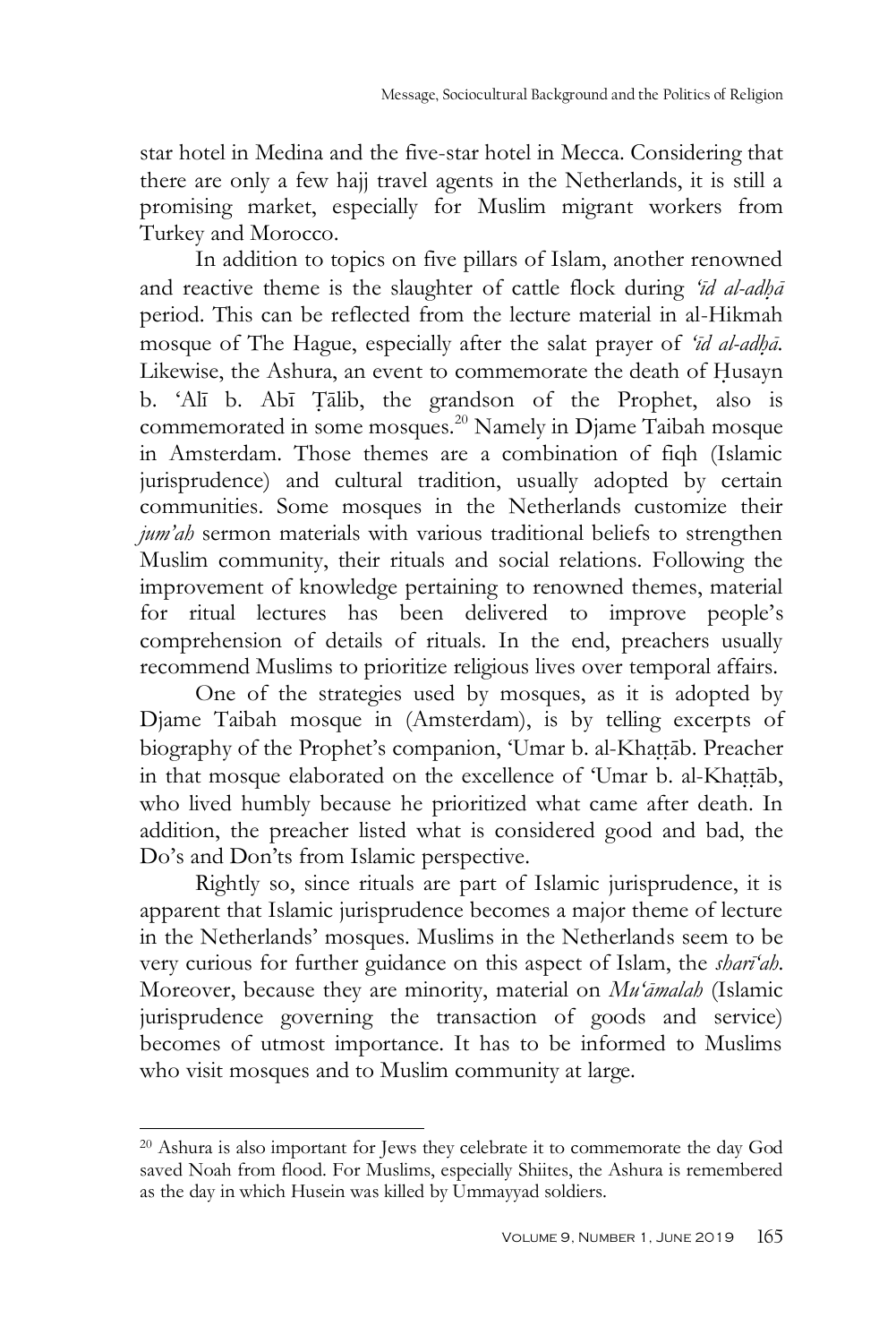-

Nevertheless, theme of rituals seems to have become the basis for development of an understanding of model of Islamic rituals. However, the *mu'āmalah* theme seems to have become an advanced topic to fortify the social dynamics of Muslim lives. Both rituals and *mu'āmalah* have adapted a distinct character of Dutch Muslims because of various European social factors or the lack of attention from local community.

#### **Politics of Religion**

Muslims are a minority in the Netherlands. It is a must that Muslims do something about their social lives, which is constructing mosques, which started as a small community but grew bigger over period of time.<sup>21</sup> It is also apparent that the establishment of Islamic institutions has been a selective process, mosque is one of the become pillars. The existence of mosques in the country has intensified public debate in negotiating the utilization of public space—the case of establishment permission of mosques in Amsterdam and another place. <sup>22</sup> The plan was initiated by Indonesian Muslim community, but it faced difficulty in obtaining permission from municipal authority because, as a secular country, the Netherlands does not recognize religious establishment. Therefore, although the permission was finally granted by local authority, it was under the name of Indonesian Culture center, not a mosque. Muslims keep using it as mosque.

This shows that the Dutch government still tolerates minority groups, although they consider religion as culture. They do not care about the function of the center as long as it is registered as a center, not a mosque. Mosques for Muslim minority groups in the Netherlands are significant not only because of their theological obligation but also their symbolic connotation (Metcal).<sup>23</sup> The appearance of this place of worship becomes apparent in its new

<sup>21</sup> James C. Kennedy and Jan P. Zwemer, "Religion in the Modern Netherlands and the Problems of Pluralism", *The International Relevance of Dutch History*, *BMGN - Low Countries Historical Review*, Vol. 125, No. 2-3 (January 2010), 237-268.

<sup>22</sup> Jan Rath, Thijl Sunier, Astrid Meyer, "Islam in the Netherlands: The Establishment of Islamic Institutions in a Depolarizing Society", *Tijdschrift voor Economische en Sociale Geografie*/*Journal of Economic and Social Geography*, Vol. 88, No. 4 (1997), 389-395.

<sup>23</sup> Thijl Sunier, "Constructing Islam: Places of Worship and the Politics of Space in the Netherlands", *Journal of Contemporary European Studies*, Vol. 13. No. 3 (December 2005), 317-334.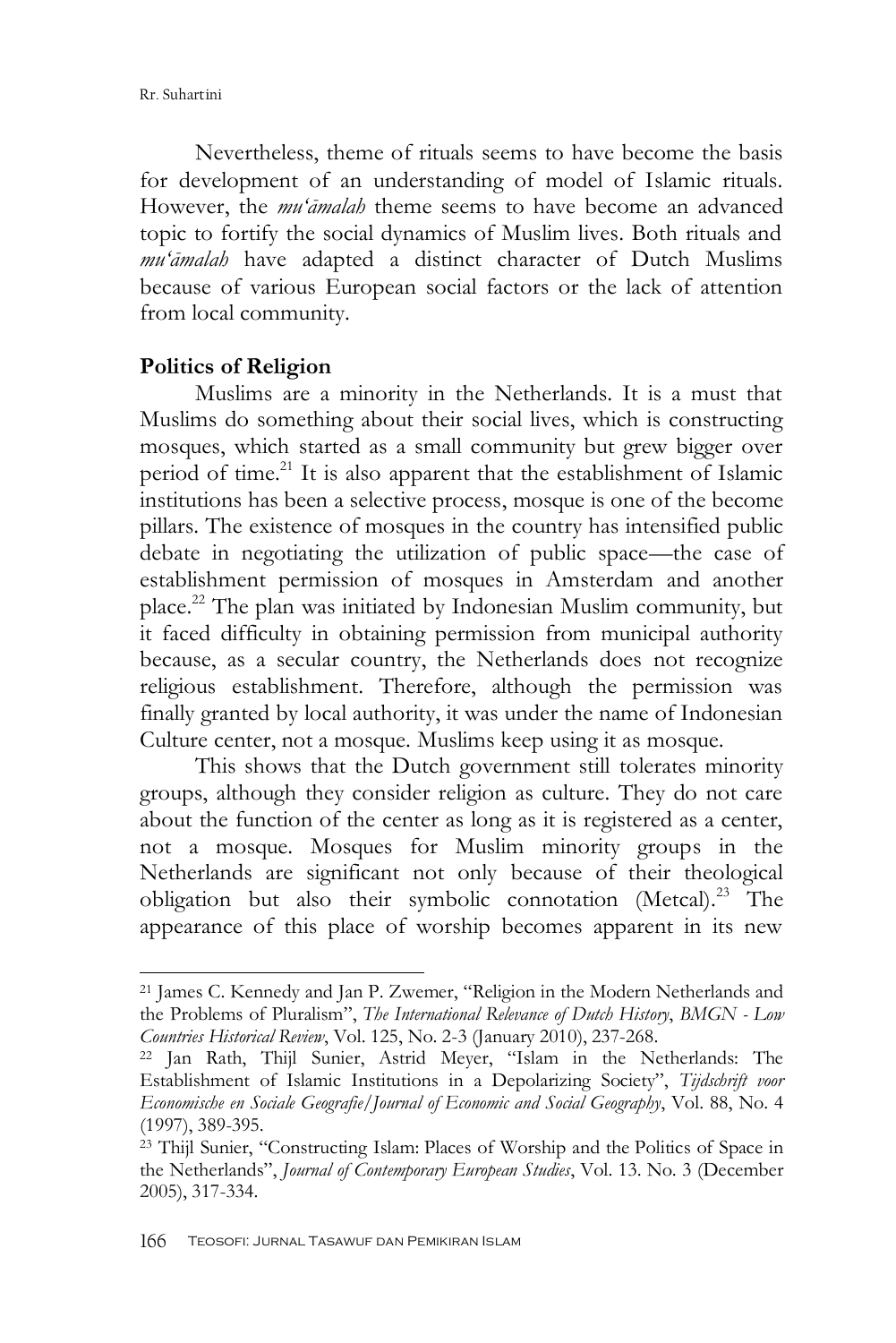place because it becomes crowded with congregation who regularly attend for religious purposes. In its development, their tradition is adorned public space, which in turn triggers reaction from Dutch people.

Place of worship also acts as representation of certain races, ethnicity, religion, equality, and political empowerment. The attendance of certain ethnic minorities with distinct cultures (religion) to their place of worship has become center of attention for local Dutch community who consider religion as private matter, and it is always related to public policy. The well-established association or institution usually concerns pubic welfare. This religious meaning, as it happens with religious activities of Muslim minority in the Netherlands, needs to be included in city planning. It also means that the Netherlands" Muslim struggles for recognition have challenged the arrangements and understandings of the place of religion in society, especially mosque, as a center of religious activity.<sup>24</sup> Although Indonesia, once a Dutch colony, its traces, especially mosques, are non-existent.

To build a mosque in the Netherlands need long and winding road since it requires intensive negotiation among Muslim community, local neighborhood who happen to be Dutch people, the Dutch authority, and the representative of country of origin of the Muslim community who to build a mosque in relation to ethnicity, scope (local or national), level of organizational networking, and its religious power. The analysis of this negotiation process in turn produces an understanding between countries, religion, and Muslim position in the form of possibility and impossibility, opportunity, and constraint in relation to integration. Its further impact is the realization of the plurality of nation, religion, tradition and how they perceive themselves in a country, the Netherlands.

The integration process is not easy or not a neutral process because each uses their power to show power, its authority and power. The integration of Muslims into the Dutch society can be said as a group emancipation process, which is supported by organizations and institutions they created. Therefore, Islamic organizations can be said as collective action, even as power politics action. Their well-

<sup>24</sup> Cora Schuh, Marian Burchardt, Monika Wohlrab-Sahr, "Contested Secularities: Religious Minorities and Secular Progressivism in the Netherlands", *Journal of Religion in Europe*, Vol. 5, No. 3 (2012), 349-383.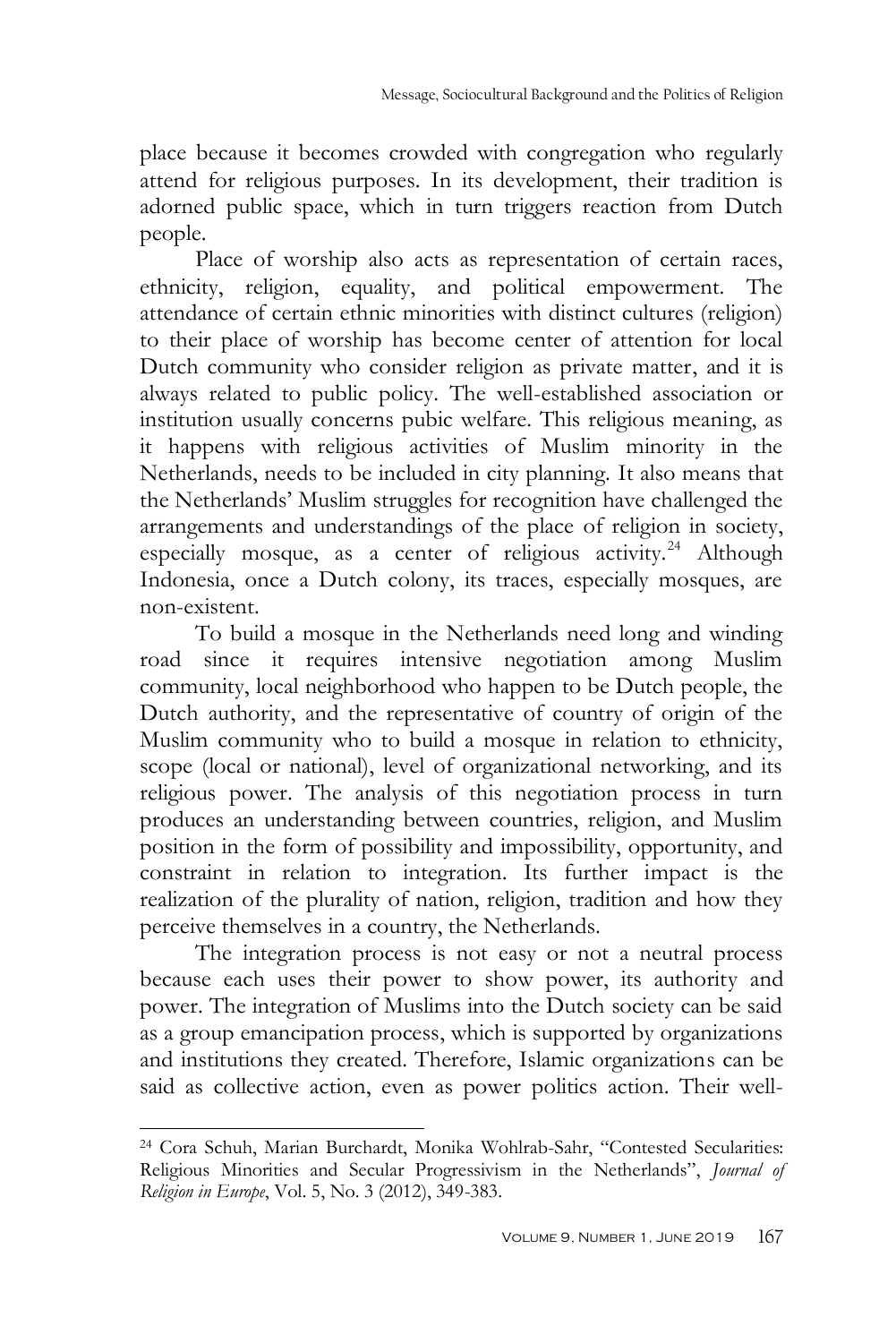institutionalized cunningness as a tradition can run their function as Muslim social agents can take over the forum or people"s discourse in dominant way.

Certainly, a Muslim agent strives for identity and identity tools (symbols) as Muslims in political process for their interest and the interest of Muslim community in the Netherlands at large. Although Muslims are minority, they are able to enter into a broader world with the identity of Muslims. This is proven in every issue that emerges, either in education, labor, housing, health, and welfare of migrants, Muslims always take part in discussion. This Muslim agent is liaison between Muslim community and the Dutch authority. However, in reality, the process of integration is not a smooth process, because Muslim migrants are not easily accepted by local Dutch people because of different traditions. Furthermore, the locals wish that Muslims leave their religion to ease the acceptance.

Among blatant examples is the aspect of education. There is local regulation that public schools funded by the Dutch government should not contradict the established values proposed by the government. Yet, the government presumes that mosques become hotbeds of terrorism. This is an over-generalizing and black and white view because there are two main streams of Muslims in the Netherlands; the Salafis and the Sunnis. The Salafis tend to understand the text literally with offensive words in its delivery. This is a certain contrast with their Sunni brothers. While the indictment of terrorism might resonate the Salafis to certain truth, but quite distant likeliness from the Sunnis. However, what is perceived by uninformed outsiders is that mosques become breeding ground for terrorism. They do not judge from peaceful and warm behavior of each congregation. Thus, public space is formed by principles of disparity.

In addition, the Dutch government also launched a program of "Islam pillarization" (verzuling, silencing) towards Muslim migrants with the objective of accommodating migrant Muslim groups.<sup>25</sup> The program includes polarization strategy, consultation with representative of identity groups, funding for religious institutions and avoiding depoliticization. The Dutch people see this program as a failure because the strategy to deal with massive influx of migrants

<sup>25</sup> Marcel Maussen, "Pillarization and Islam: Church-state Traditions and Muslim Claims for Recognition in the Netherlands", *Comparative European Politics*, Vol. 10, No. 3 (2012), 337-353.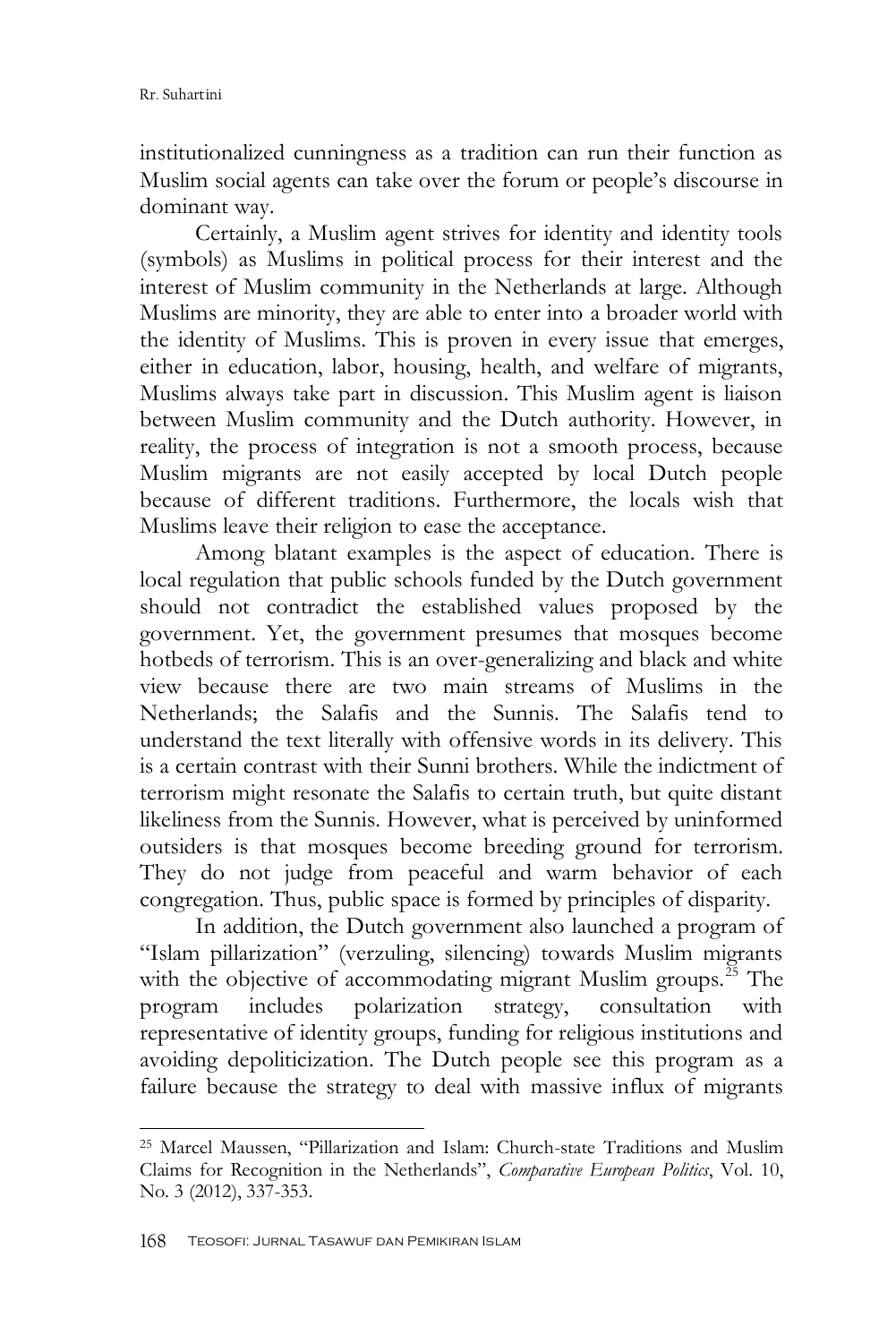creates negative consequences. For instance, the wave of illegal migrants who initially visited their relatives in the country, then worked part-time with low fare to hide their trails to stay in the country. The number of this type of migrant is numerous. This is a dilemmatic issue; for business community, this means cheap labor, but for immigration agency, it is alarming.

In retain of this pillarization, Dutch politicians are steadfast in the view on this immigrant issue that Dutch people express their resentment towards culture and tradition of migrants. Thus, animosity toward migrants is growing. Thus, local authorities tend to ignore minor harassment toward Muslim women, tolerate ethnic pockets, and let the growth of parallel society. Radicalism, which is thought to breed in mosques, is dealt with contra-productive archaic measures (with the assumption of migrants with low-level education) by enacting policies and amendment of constitution to ease various institutional legacies of polarization. From the perspective of Dutch policy, the treatment of migrants with this polarization approach has successfully shown their cordiality and humanitarian attitude. Nevertheless, the implementation is sometimes subjective which compromises the result.

On the other hand, public policy and social processes need to get special attention, namely the issue of the migrant second generation who are born in the Netherlands. Some Indonesian Muslims in the Netherlands got married to local Dutch people, who eventually converted to Islam, and gave birth to children who are born in the country. The children are not exposed to Indonesian culture and confused in determining their traditions. Many of whom stated they are Dutch with Indonesian origin. They only know and live Dutch tradition, including the notion that at the age of majority, they are entitled to do whatever with their own life. They live separate lives from their parent and often earn money to support their lives. From the parents' point of view, who still linger with Indonesian religious culture, they feel in dismay. Especially they no longer have the right to intensively "educate" their children in this matter. This condition is a matter of culture, not the domain of government or authority.

In a secular state, the responsibility of religious education is at the hand of individuals, mainly parents. Therefore, when there is an opinion saying that Pillarization policy is unnecessary and will not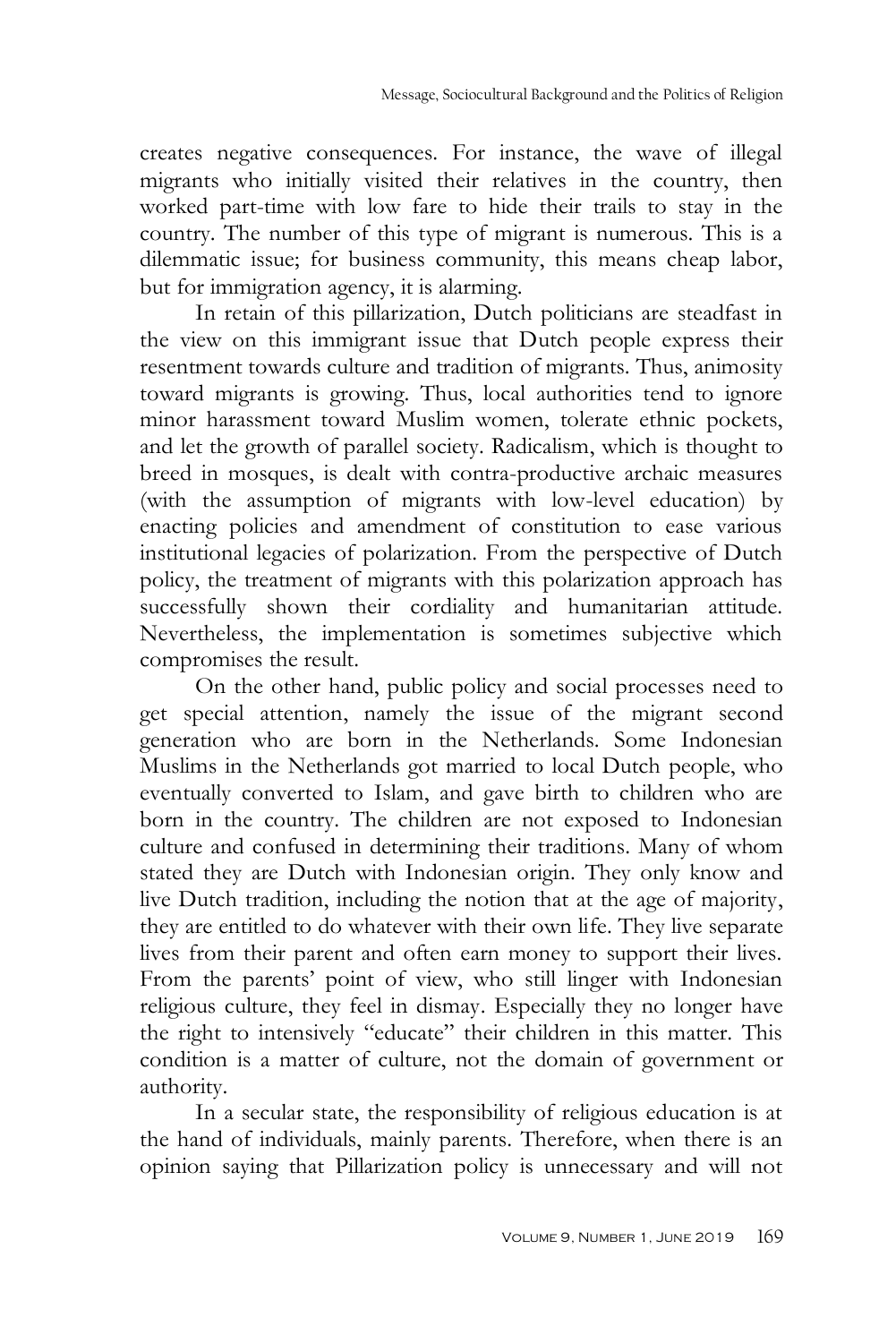succeed, it echoes some truth. In fact, the growth of Islamic institutions in from of mosques or Islamic study groups is in line with the dynamics of their social environment. The ever-growing religiosity among community in the Netherlands in the case of religious conversion does happen. The converts are attracted to the teaching of Islam they discover by themselves, less about the preaching done on its behalf. Therefore, it can be said that the preachers function as religious confirmation or habituation with the congregations, not calling for conversion. 26

The development of Muslim in the Netherlands tends to focus on inter-ethnic religious activities, not cross-ethnic boundaries. This is reasonable because of each ethnic group responsible for the wellbeing of relatives and especially children. The mixture of ethnicity and religion is really a guarantee for the survival of religious convictions and traditions among children. Therefore, Muslim migrants, except for Indonesian Muslims, tend to find it difficult to assimilate with the Dutch people.

Thus, polarization is beneficial for Dutch government, especially with the mutual support of migrants for the government. Moreover, the government funds the schools run by Muslims; mosques, television stations, and so on. The accommodation policy of Islam, in the beginning, seemed to be a symptom of Islamization, but this assumption eased at the end. However, the Dutch people have different opinion on Muslims from Turkey, Morocco and Suriname in one side, and Muslims from Indonesia in the other. This is related to their ethnicity concerns, which is based on their interest. Indonesian Muslims are different in the sense that their Islamic activities often reach beyond an ethnic boundary.

Muslims are a religious minority in the Netherlands. On the other hand, Islamic rituals and traditions cover all aspects of life; birth (should be born within an Islamic wedlock); marriage (using Islamic solemnization); rituals (should be performed in mosque); halal food (with Muslim butchers), halal income, and death (using Islamic funeral). The cycle of Muslim life is guided by Islamic teaching, but certainly it needs regulation or government policy for public issues. In this case, the Dutch government fulfills it through regulatory

<sup>26</sup> An interview with NISIS (Netherlands [Interuniversity](https://nisis.sites.uu.nl/about/nisis/) School for Islamic Studies) team in Yogyakarta, 13 August 2016.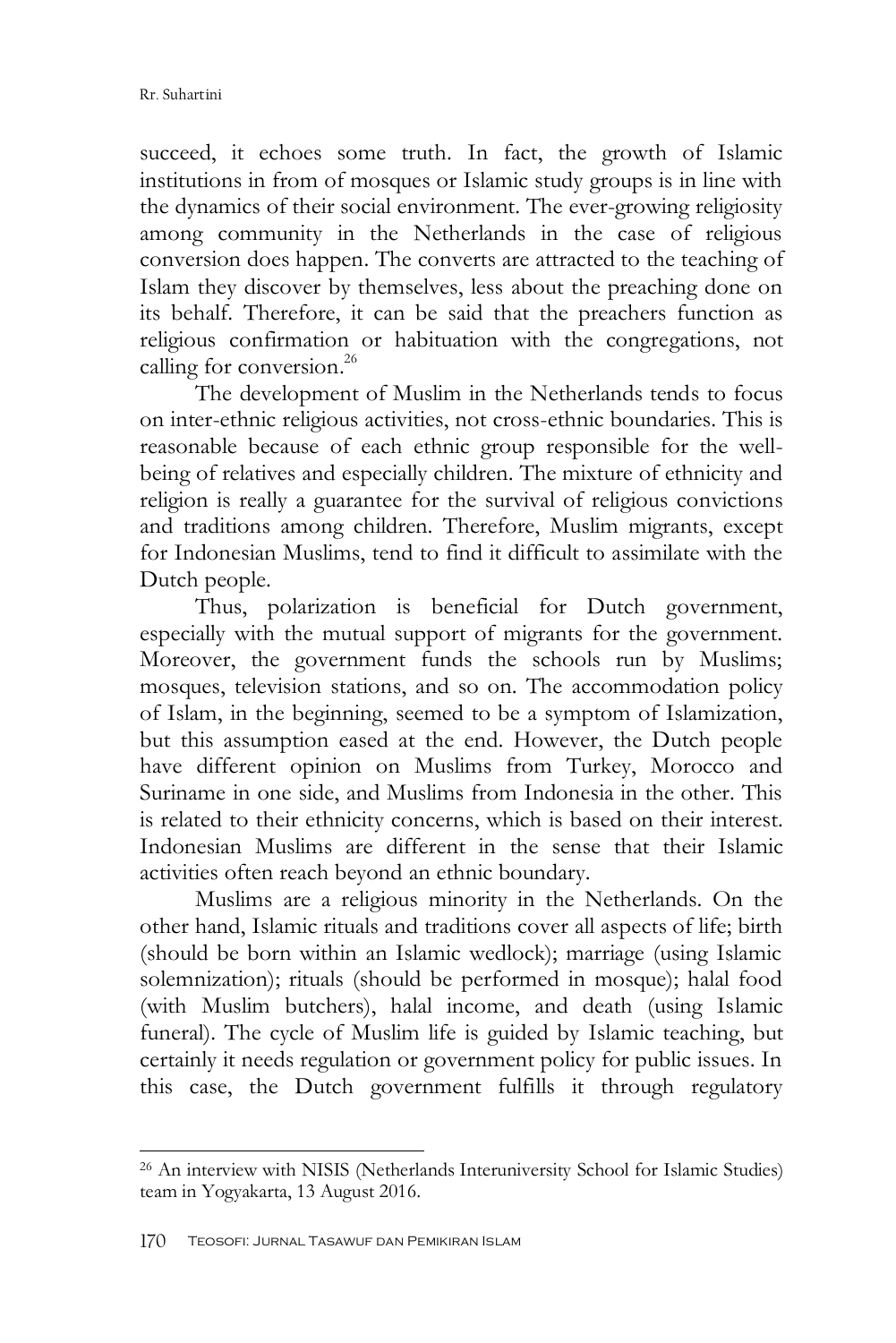frameworks, namely Act on Democracy in 1988 and Act on Funeral in 1991.

Furthermore, the attention of the Dutch government on Muslim community is also reflected in education. Among the 70% of elementary and secondary education funded by the government are Islamic schools. The support also acts as a controlling mechanism towards the schools so that they provide education that supports the government. However, some observations found that Islamic schools were underperformed. This also needs addressing as the government wants to improve the quality of education of migrants who are mainly low-fare laborers with a low level of education.

### **Concluding Remarks**

In general, lecture material in the Dutch mosques covers three aspects of basic Islamic teachings, that is *aqīdah* (theology), *sharī'ah* (Islamic law, including rituals and transaction), and *akhlāq* (morality). Basically, the most delivered sermon materials are about *aqīdah* and *sharī'ah*. Of the two topics, *sharī'ah* materials are also written for public consumption. Topics of *aqīdah* are usually delivered in special events and within individual consultation. Conversion of local Dutch people to Islam usually a result of intensive and private discussion with Muslim scholars in mosques. Meanwhile, there are also regular study groups discussing *aqīdah*. Some mosques affiliated with a number of schools should adapt their beliefs according to leadership of Muslim community who observe respective schools of law and theological persuasion. Traditionalist Sunni Muslims from Indonesia, Turkey, and Morocco embrace Ash"arite theology, whereas other sects such as Shī"ah, Ahmadiyah, Qor"ani, Salafi have their slightly different understanding of Islamic theology.

For instance, the Indonesian congregation of al-Ikhlas mosque in Amsterdam supplements their belief in the hereafter with its subtopics from Indonesian tradition, such as supplication for the deceased, *tahlīl du'a*, recitation of chapter Yāsin, *istighāthah*, et cetera. This topic is combined with important events in the Islamic calendar; that Muslims should allocate their time for this life and hereafter. On the other hand, mosques with Salafi congregation discuss a lot about the purification of Islamic creed and accuse unorthodoxy of tradition and belief which are not taught or practiced by the Prophet. They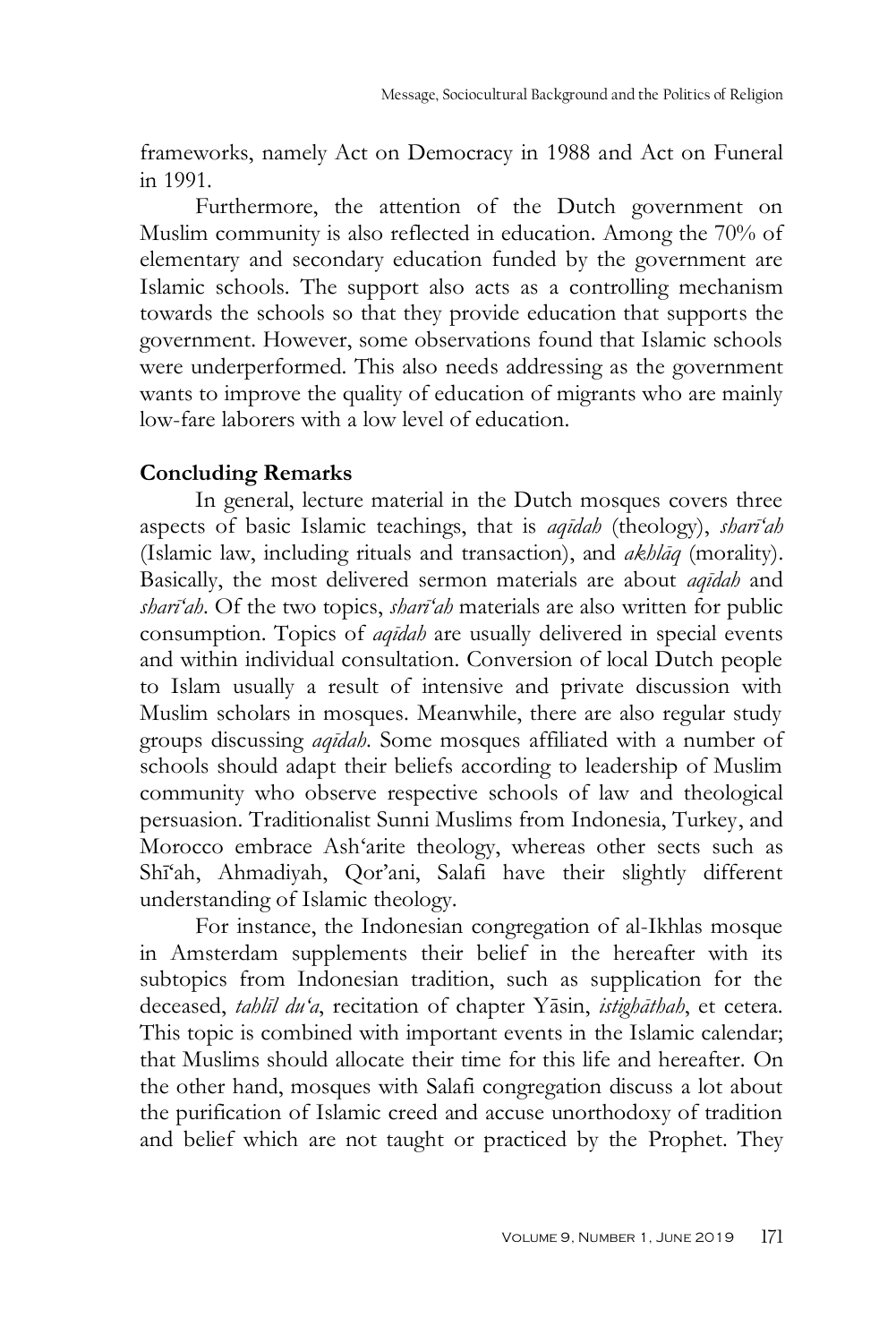speak offensively against the practices of other mosques that do not meet their ideal.

*Sharī'ah* is also a favorite topic for lecture and writing. Some preachers consider *sharī'ah* relevant for the need of the Dutch Muslims on a daily basis. The preachers tend to deliver materials on rituals (fiqh) and social transactions (*mu'āmalah*) as best they could to assist Muslims in determining good and bad in their lives. Akhlaq (ethics) is also frequently discussed in the mosques. However, it supplements other topics, such as *mu'āmalah*, which is not in the Dutch context. In addition, lecture materials should also give substantial solutions for current affairs, namely the issue of Syrian refugees, negative stereotypes in media towards Islam, the good relationship between migrant Muslims and non-Muslim Dutch people. Sermon materials that tend to criticize Dutch tradition that upholds openness should be delivered in such a way to avoid controversy.

The profile of Muslim preachers can be Salafi and Sunni in the context of Islamic propagation in the Netherlands. They are experts in basic Islamic knowledge (Quranic exegesis, Prophet traditions, theology, jurisprudence, ethics, and so forth). They also ably adapt to the Dutch situation in the Netherlands. Moreover, preachers must be well versed in what Muslim youths experience and deal with their lives. They must have the ability to spread peace publicly. In addition, preachers also deliver their sermons in Dutch language for easy comprehension by local audiences. Thus, Islam in the Netherlands should be presented with a local touch. Nonetheless, although preachers play a significant role in representing Islam in the Netherlands, there are several instances that conversion to Islam starts with the converts" own independent study of Islam, marriage, or something illogical. They just consider Islam is a beauty and then choose to convert.

The policy of the Dutch government on religion is a matter of controlling Muslim migrants. The government launched a policy called Islamic Pillarization, through several policies, namely the acknowledgment of religious activities, which acts as the liaison between the migrants and the government. Admittedly, this policy is somewhat unsuccessful because religious activities operate within the tradition of each country of origin. Likewise, government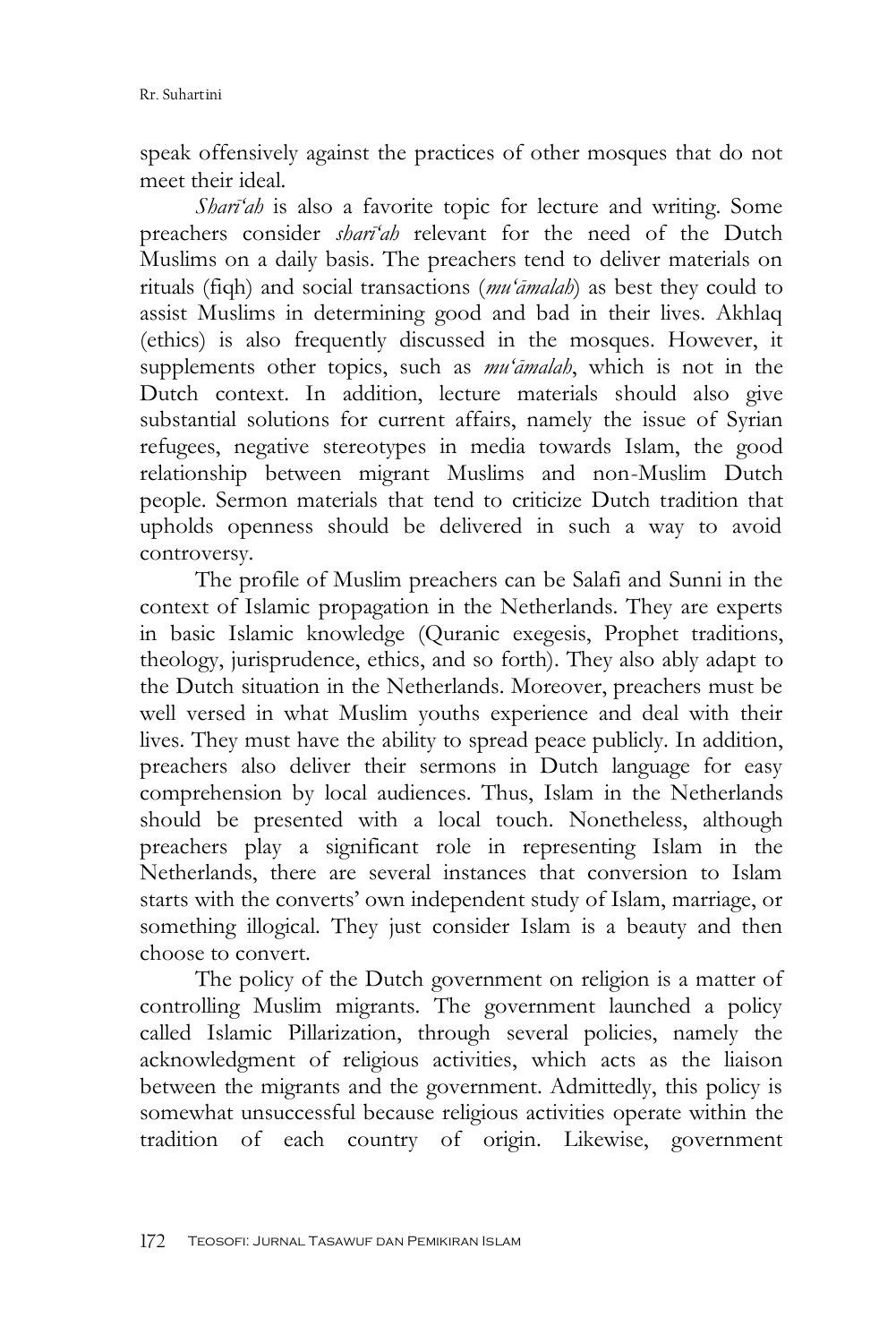involvement in education by establishing and funding elementary and secondary schools still cannot improve students' performance.

# **Bibliography**

Aziz, Moh. Ali. *Ilmu Dakwah*. Jakarta: Pranada Media, 2016.

- Beaumont, Justin. "Candice Dias, Faith-Based Organisations and Urban Social Justice in The Netherlands", *The Royal Dutch Geographical Society*, *KNAG*, Vol. 99, No. 4, 2007.
- FORUM. *The Position of Muslim in the Netherlands*. Utrecht: Postbus, 2010.
- Ilaihi, Wahyu. *Komunikasi Dakwah*. Bandung: Rosdakarya, 2010.
- Kennedy, James C. and Zwemer, Jan P. "Religion in the Modern Netherlands and the Problems of Pluralism", *The International Relevance of Dutch History*, *BMGN - Low Countries Historical Review*, Vol. 125, No. 2-3, January 2010.
- Magazine, Alif. "Menikmati Perbedaan: Shalat Jumat di Belanda (1)", 22 January 2015/accessed on October 23<sup>rd</sup> 2015 from http://alifmagz.com/?p=29842
- Maussen, Marcel. "Pillarization and Islam: Church-state Traditions and Muslim Claims for Recognition in the Netherlands", *Comparative European Politics*, Vol. 10, No. 3, 2012.
- Meuleman, Johan. "Da"wa", Competition for Authority, and Development, *Journal Bijdragen Tot De Taal-*, *Land- En Volkenkunde*, Vol. 167, No. 2/3, 2011.
- Poole, Elisabeth. *Reporting Islam: The Media and Representation of Muslim in Britain*. London: I.B. Tauris, 2002.
- Rath, Jan. *Against the Current: The Establishment of Islam in the Netherlands*. Canada: Canadian Diversite, 2005.
- Rath, Jan., Sunier, Thijl., Meyer, Astrid. "Islam in the Netherlands: The Establishment of Islamic Institutions in a Depolarizing Society", *Tijdschrift voor Economische en Sociale Geografie*/*Journal of Economic and Social Geography*, Vol. 88, No. 4, 1997.
- Richardson, John. *Representing Islam: The Racism and Rethoric of British Broadsheet Newspaper*. Amsterdam: John Benjamins Publishing Company, 2004.
- Schuh, Cora., Burchardt, Marian., Wohlrab-Sahr, Monika. "Contested Secularities: Religious Minorities and Secular Progressivism in the Netherlands", *Journal of Religion in Europe*, Vol. 5, No. 3, 2012.